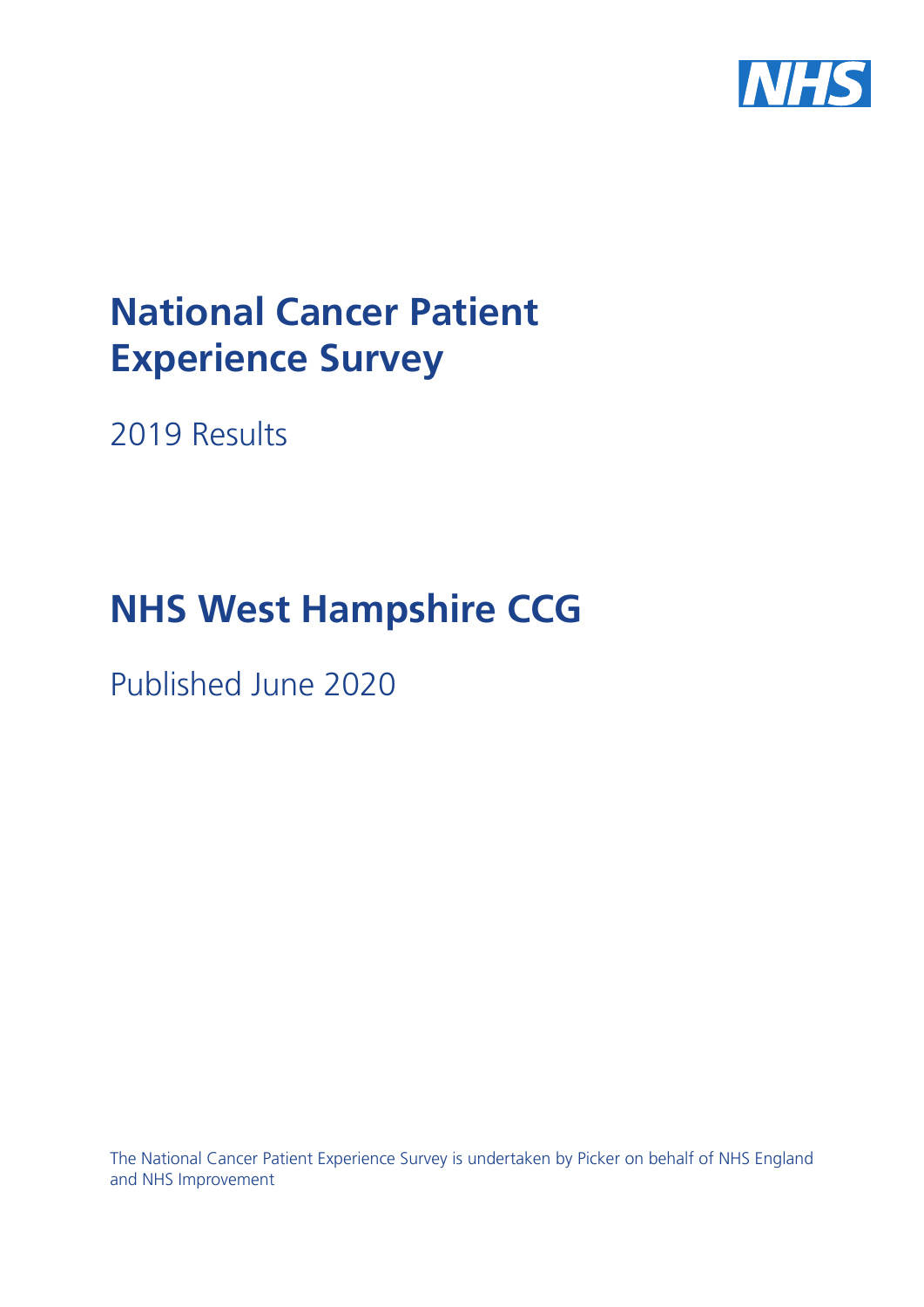# **Executive Summary** Case Mix Adjusted scores

#### **Cancer Dashboard Questions**

The following seven questions are included in phase 1 of the Cancer Dashboard developed by Public Health England and NHS England:

Q61. Patient's average rating of care scored from very poor to very good

| $\Omega$ | $\overline{2}$                                                | 3 | 4 | 5 | 6 | 7 | 8   | 9 | 10                                                                                            |
|----------|---------------------------------------------------------------|---|---|---|---|---|-----|---|-----------------------------------------------------------------------------------------------|
|          |                                                               |   |   |   |   |   | 8.9 |   |                                                                                               |
|          |                                                               |   |   |   |   |   |     |   | Q18. Patient definitely involved as much as they wanted in decisions about care and treatment |
|          |                                                               |   |   |   |   |   |     |   | Q19. Patient given the name of a CNS who would support them through their treatment           |
| 86%      | Q20. Patient found it very or quite easy to contact their CNS |   |   |   |   |   |     |   |                                                                                               |
|          |                                                               |   |   |   |   |   |     |   | Q39. Patient always felt they were treated with respect and dignity while in hospital         |
| 96%      | leaving hospital                                              |   |   |   |   |   |     |   | Q41. Hospital staff told patient who to contact if worried about condition or treatment after |
| 57%      | treatment                                                     |   |   |   |   |   |     |   | Q55. General practice staff definitely did everything they could to support patient during    |

### **Questions Outside Expected Range**

|                                                                                                                        |            | Case Mix Adjusted Scores   |                            |                   |
|------------------------------------------------------------------------------------------------------------------------|------------|----------------------------|----------------------------|-------------------|
|                                                                                                                        | 2019 Score | Lower<br>Expected<br>Range | Upper<br>Expected<br>Range | National<br>Score |
| [Q43. Patient definitely found hospital staff to discuss worries or fears during their outpatient<br>or day case visit | 75%        | 67%                        | 74%                        | 71%               |
| Q60. Someone discussed with patient whether they would like to take part in cancer<br>research                         | 40%        | 22%                        | 38%                        | 30%               |

|                                                                                               |            | Case Mix Adjusted Scores   |                            |                   |
|-----------------------------------------------------------------------------------------------|------------|----------------------------|----------------------------|-------------------|
|                                                                                               | 2019 Score | Lower<br>Expected<br>Range | Upper<br>Expected<br>Range | National<br>Score |
| [Q10. Patient told they could bring a family member or friend when first told they had cancer | 72%        | 72%                        | 81%                        | 77%               |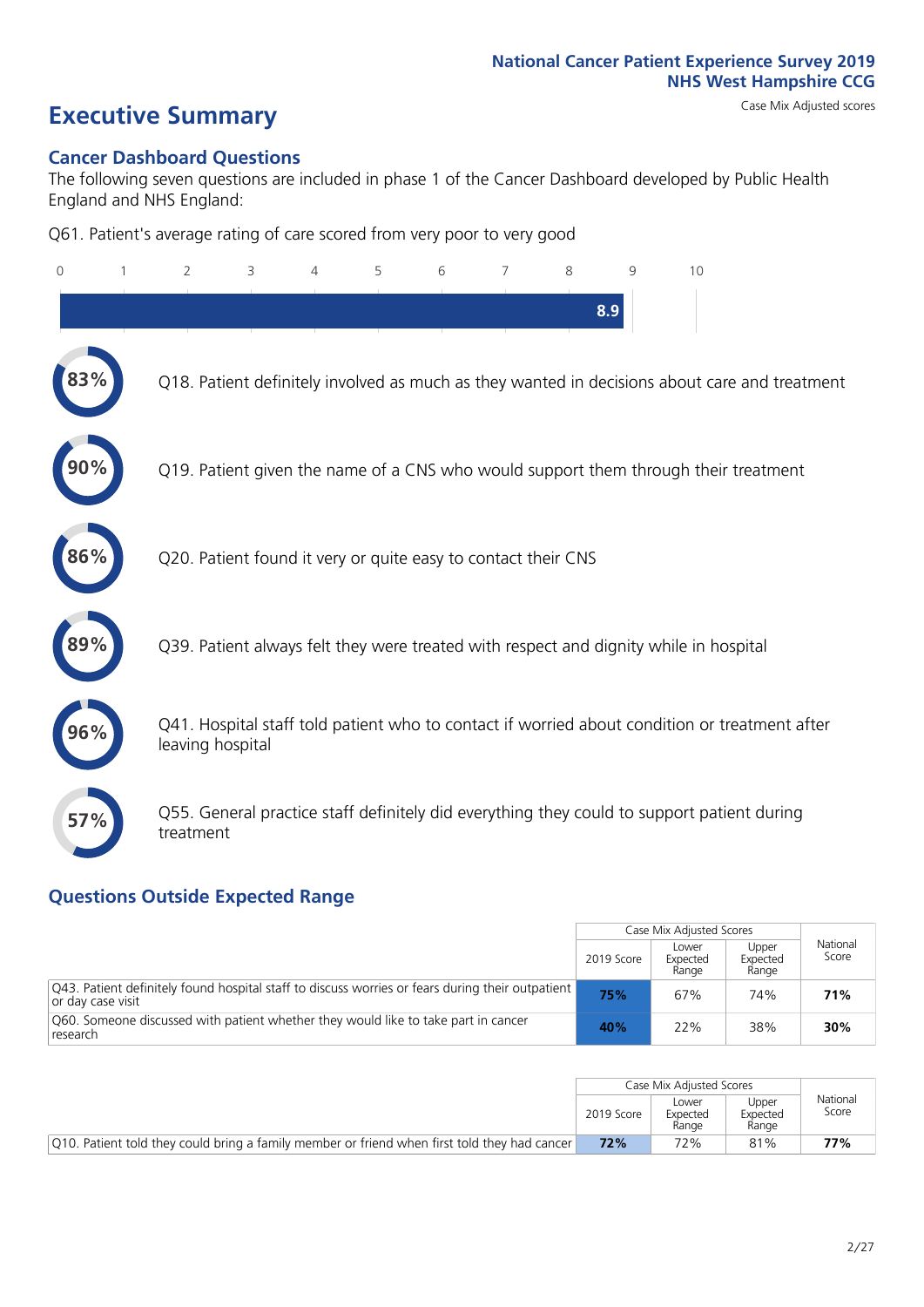## **Introduction**

The National Cancer Patient Experience Survey 2019 is the ninth iteration of the survey first undertaken in 2010. It has been designed to monitor national progress on cancer care; to provide information to drive local quality improvements; to assist commissioners and providers of cancer care; and to inform the work of the various charities and stakeholder groups supporting cancer patients.

The survey was overseen by a national Cancer Patient Experience Advisory Group. This Advisory Group set the principles and objectives of the survey programme and guided questionnaire development. The survey was commissioned and managed by NHS England. The survey provider, Picker, is responsible for designing, running and analysing the survey.

The 2019 survey involved 143 NHS Trusts. Out of 111,366 people, 67,858 people responded to the survey, yielding a response rate of 61%.

# **Methodology**

#### **Eligibility, eldwork and survey methods**

The sample for the survey included all adult (aged 16 and over) NHS patients, with a confirmed primary diagnosis of cancer, discharged from an NHS Trust after an inpatient episode or day case attendance for cancer related treatment in the months of April, May and June 2019. The fieldwork for the survey was undertaken between December 2019 and March 2020.

As in the previous four years, the survey used a mixed mode methodology. Questionnaires were sent by post, with two reminders where necessary, but also included an option to complete the questionnaire online. A Freephone helpline and email was available for respondents to opt out, ask questions about the survey, enable them to complete their questionnaire over the phone and provide access to a translation and interpreting facility for those whose first language was not English.

#### **Case-mix adjustment**

Both unadjusted and adjusted scores are presented in this report. Case-mix adjusted scores allows us to account for the impact that differing patient populations might have on results. By using the case-mix adjusted estimates we can obtain a greater understanding of how a CCG is performing given their patient population. The factors taken into account in this case-mix adjustment are gender, age, ethnic group, deprivation, and tumour group.

#### **Scoring methodology**

Fifty-two questions from the questionnaire are scored as these questions relate directly to patient experience. For all but one question (Q61), scores are presented as the percentage of positive responses out of all scored responses. For Q61, respondents rate their overall care on a scale of 0 to 10, of which the average was calculated for this question's presented score. The percentages in this report have been rounded to the nearest percentage point. Therefore, in some cases the figures do not appear to add up to 100%.

#### **Statistical significance**

In the reporting of 2019 results, appropriate statistical tests have been undertaken to identify unadjusted scores for which the change over time is 'statistically significant'. Thirty-seven scored questions in 2019 have been compared with those of 2018 and a statistically significant change between the two years has been reported where identified.

For the scored questions that are comparable beyond 2018, statistically significant change over the five years has also been reported where identified. A statistically significant difference means that the change in the result is very unlikely to have occurred by sampling variation.

#### **Suppression**

#### **Question-level suppression**

For scores where the base size per question is  $<$ 21, the score will be suppressed and replaced with an asterisk (\*). The base size will include neutral response options.

#### **Double suppression**

If any group within a particular sub-group breakdown (such as the tumour group breakdown) has <21 responses, then the figure for this particular group is suppressed and replaced with an asterisk (\*). If there is only one group within the sub-group breakdown that has <21 respondents, and is therefore suppressed, the group with the next lowest number of respondents is also supressed and replaced with an asterisk (\*) (regardless if it is greater than or less than 21).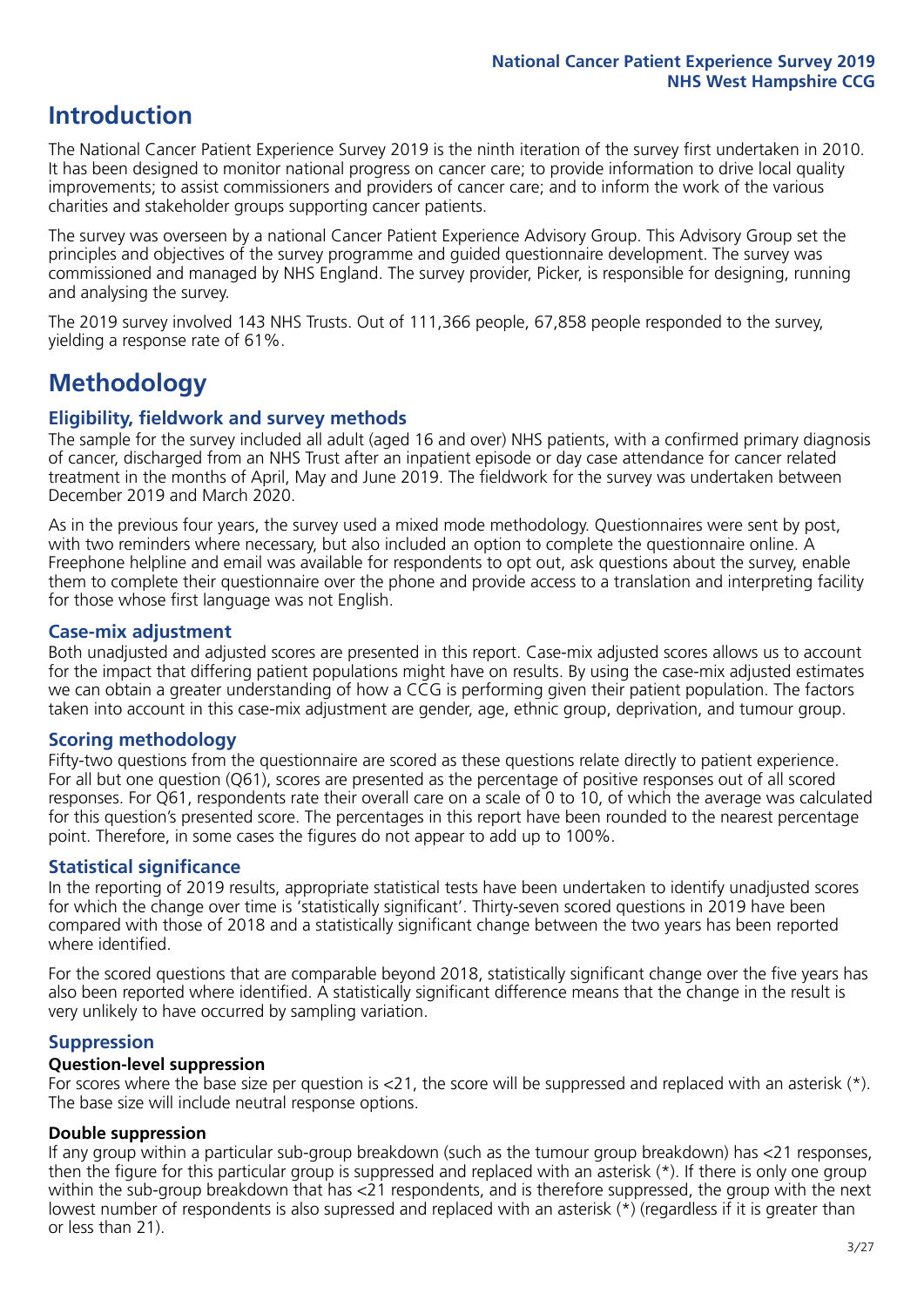# **Understanding the results**

This report shows how this CCG scored for each question in the survey, compared with national results and previous year's results. It is aimed at helping individual CCGs to understand their performance and identify areas for local improvement. Below is a description of the type of results presented within this report and how to understand them.

#### **Expected range charts**

The expected range charts in this report show a bar with the lowest and highest score received for each question nationally. Within this bar, an expected range is given (in grey) and a black diamond represents the actual score for this CCG.

CCGs whose score is above the upper limit of the expected range (in the dark blue) are positive outliers, with a score statistically significantly higher than the national mean. This indicates that the CCG performs better than what CCGs of the same size and demographics are expected to perform. The opposite is true if the score is below the lower limit of the expected range (in the light blue); these are negative outliers. For scores within the expected range (in the grey), the score is what we would expect given the CCG's size and demographics.

#### **Comparability tables**

The comparability tables show the 2018 and 2019 unadjusted scores for this CCG for each scored question. If there is a significant change from 2018 and 2019 or overall from 2015 to 2019, an arrow will be presented for the direction of change. The adjusted 2019 score will also be presented for each scored question along with the lower and upper expected range and national score. Scores above the upper limit of the expected range will be highlighted dark blue, scores below the lower limit of the expected range will be highlighted light blue, and scores within the lower and upper limit of the expected ranges will be highlighted grey.

#### **Tumour type tables**

The tumour type tables show the unadjusted scores for each scored question for each of the 13 tumour groups. The national score for that tumour group is also shown. Unadjusted scores for the same tumour type across different CCGs may not be comparable, as they do not account for the impact that differing patient populations might have on results. Central nervous system is abbreviated as 'CNS' and lower gastrointestinal tract is abbreviated as 'LGT' throughout this report.

#### **Year on year charts**

The year on year charts show five columns representing the unadjusted scores of the last five years (2015, 2016, 2017, 2018 and 2019) for each scored question.

#### **Notes on specific questions**

Following the development phase of the 2019 survey, several changes were made to the questionnaire. Six scored questions were amended (Q5, Q18, Q30, Q35, Q56 and Q60) and one non-scored question (Q29) was amended that impacted the comparability of questions Q30 to Q41. Of all questions changed or impacted by change, only Q60 is presented with historical comparisons; though the results should be interpreted with caution.

#### **Unadjusted data and case-mix adjusted data**

Unadjusted data should be used to see the actual responses from patients relating to the CCG. Case-mix adjusted data, together with expected ranges, should be used to understand whether the results are significantly higher or lower than national results taking account of the patient mix.

### **Further information**

This research was carried out in accordance with the international standard for organisations conducting social research (accreditation to ISO20252:2012; certificate number GB08/74322). The 2019 survey data has been produced and published in line with the Code of Practice for Official Statistics.

For more information on the methodology, please see the Technical Document. It can be viewed along with the 2019 questionnaire and survey quidance on the website at [www.ncpes.co.uk](https://www.ncpes.co.uk/supporting-documents). For all other outputs at National, Trust, CCG and Cancer Alliance level, please see the PDF reports, Excel tables and dashboards at [www.ncpes.co.uk.](https://www.ncpes.co.uk/current-results)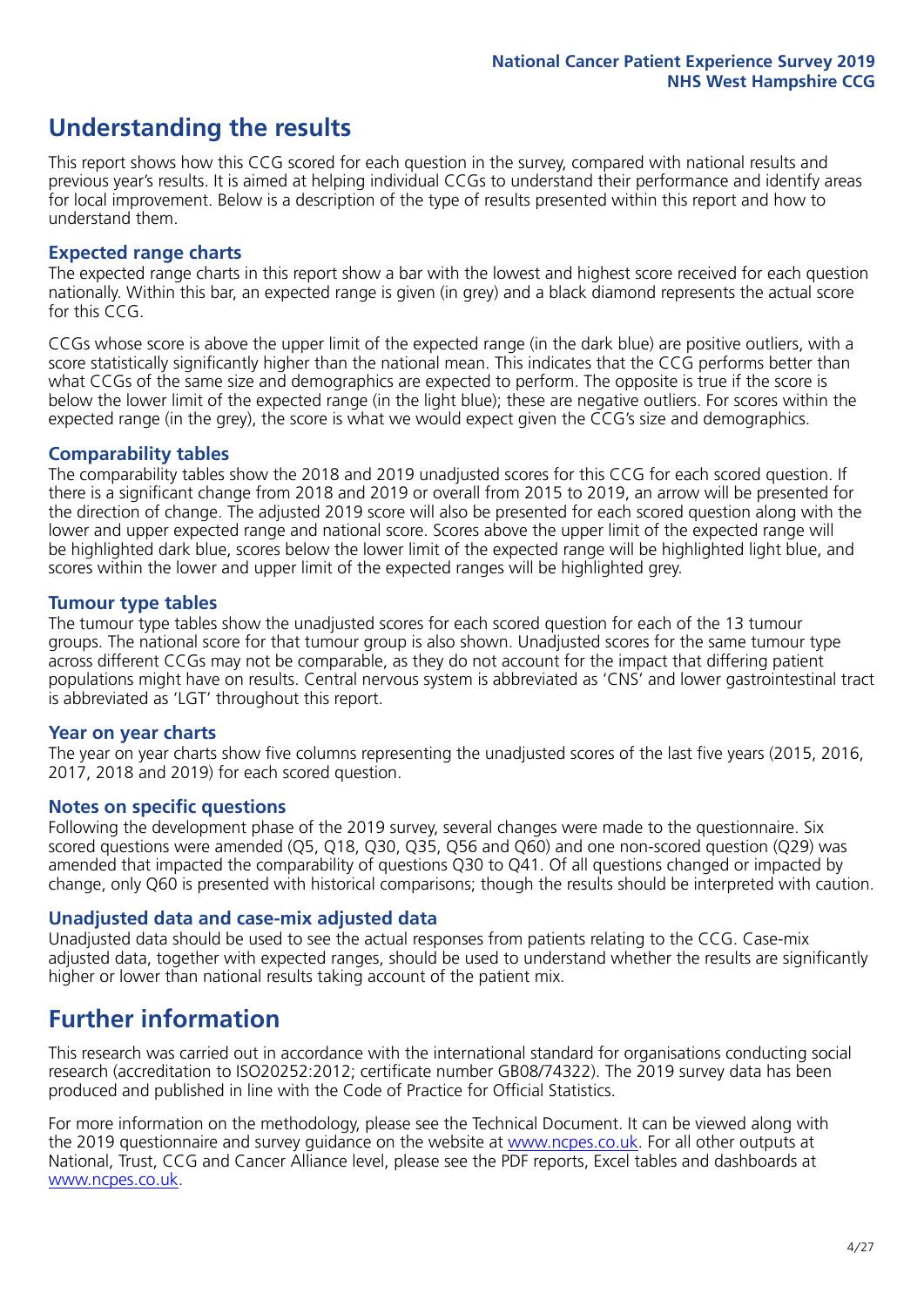### **Response Rate**

#### **Overall Response Rate**

838 patients responded out of a total of 1,280 patients, resulting in a response rate of 65%.

|          | Sample Size | Adjusted<br>Sample | Completed | Response Rate |
|----------|-------------|--------------------|-----------|---------------|
| CCG      | 1.365       | 1.280              | 838       | 65%           |
| National | 119,855     | 111.366            | 67.858    | 61%           |

#### **Respondents by Survey Type**

|                            | Number of<br>Respondents |
|----------------------------|--------------------------|
| Online                     | 75                       |
| Paper                      | 763                      |
| Phone                      | Ω                        |
| <b>Translation Service</b> |                          |

#### **Respondents by Tumour Group**

|                      | Number of<br>Respondents |
|----------------------|--------------------------|
| <b>Brain / CNS</b>   | 1                        |
| <b>Breast</b>        | 168                      |
| Colorectal / LGT     | 82                       |
| Gynaecological       | 41                       |
| Haematological       | 167                      |
| <b>Head and Neck</b> | 18                       |
| Lung                 | 44                       |
| Prostate             | 93                       |
| Sarcoma              | 7                        |
| Skin                 | 28                       |
| Upper Gastro         | 29                       |
| Urological           | 101                      |
| Other                | 59                       |

#### **Respondents by Age and Gender**

Respondents year of birth has been used to determine age. This information has been amalgamated into 8 age bands. The age and gender distribution for the CCG was as follows:

|        | Age 16-24 | Age 25-34 | Age 35-44 | Age 45-54 | Age 55-64 | Age 65-74 | Age 75-84 | Age 85+ | Total |
|--------|-----------|-----------|-----------|-----------|-----------|-----------|-----------|---------|-------|
| Male   |           |           |           | 23        | 75        | 160       | 124       | 29      | 423   |
| Female |           |           |           | 51        | 90        | 145       | 82        | 23      | 415   |
| Total  |           |           | 22        | 74        | 165       | 305       | 206       | 52      | 838   |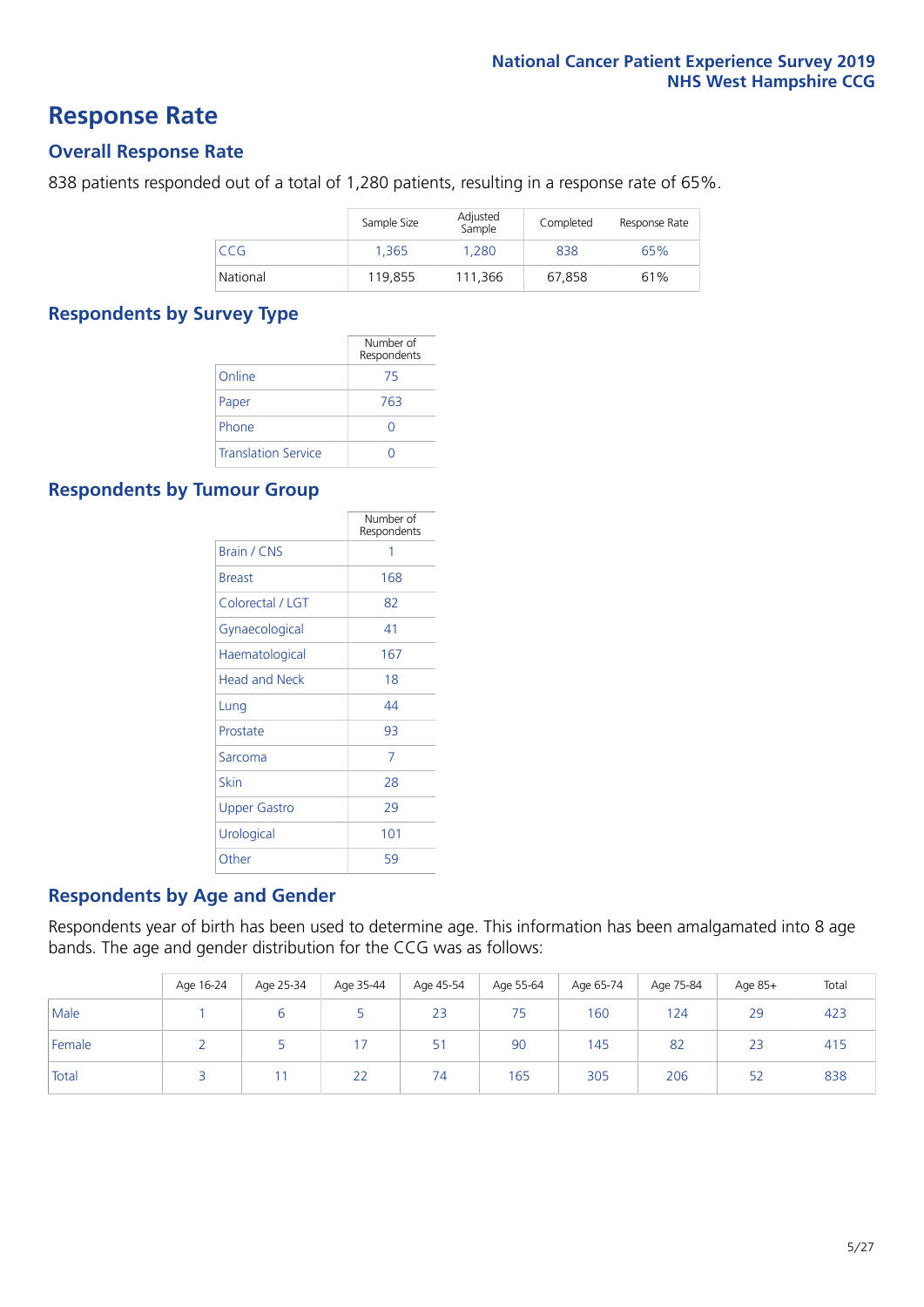# **Expected Range Charts**

| Lower Expected Range<br>Average                                                                                                                                                                                                                                                                                                                                                                                                                                                                                             |       |     |     | Upper Expected Range |     |     |                 | Case Mix Adjusted Score |                   |                   |                 |
|-----------------------------------------------------------------------------------------------------------------------------------------------------------------------------------------------------------------------------------------------------------------------------------------------------------------------------------------------------------------------------------------------------------------------------------------------------------------------------------------------------------------------------|-------|-----|-----|----------------------|-----|-----|-----------------|-------------------------|-------------------|-------------------|-----------------|
| <b>SEEING YOUR GP</b><br>Q1. Saw GP once or twice before being told they needed to go to<br>hospital<br>Q2. Patient thought they were seen as soon as necessary                                                                                                                                                                                                                                                                                                                                                             | 0%    | 10% | 20% | 30%                  | 40% | 50% | 60%             | 70%                     | 80%<br>79%        | 85%               | 90% 100%        |
| <b>DIAGNOSTIC TESTS</b><br>Q5. Received all the information needed about the test<br>Q6. The length of time waiting for the test to be done was about<br>right<br>Q7. Test results explained in completely understandable way                                                                                                                                                                                                                                                                                               | 0%    | 10% | 20% | 30%                  | 40% | 50% | 60%             | 70%                     | 80%<br>80%        | 89%               | 90% 100%<br>95% |
| <b>FINDING OUT WHAT WAS WRONG WITH YOU</b><br>Q10. Patient told they could bring a family member or friend when<br>first told they had cancer<br>Q11. Patient felt they were told sensitively that they had cancer<br>Q12. Patient completely understood the explanation of what was<br>wrong<br>Q13. Patient given easy to understand written information about<br>the type of cancer they had                                                                                                                             | $0\%$ | 10% | 20% | 30%                  | 40% | 50% | 60%             | 70%<br>72%<br>73%       | 80%<br>84%<br>77% |                   | 90% 100%        |
| <b>DECIDING THE BEST TREATMENT FOR YOU</b><br>Q14. Patient felt that treatment options were completely explained<br>Q15. Patient felt possible side effects were definitely explained in<br>an understandable way<br>Q16. Patient definitely given practical advice and support in dealing<br>with side effects of treatment<br>Q17. Patient definitely told about side effects that could affect<br>them in the future<br>Q18. Patient definitely involved as much as they wanted in<br>decisions about care and treatment | 0%    | 10% | 20% | 30%                  | 40% | 50% | 60%<br>56%<br>♦ | 70%<br>73%<br>66%       | 80%<br>82%<br>83% |                   | 90% 100%        |
| <b>CLINICAL NURSE SPECIALIST (CNS)</b><br>Q19. Patient given the name of a CNS who would support them<br>through their treatment<br>Q20. Patient found it very or quite easy to contact their CNS<br>Q21. Patient got understandable answers to important questions<br>all or most of the time                                                                                                                                                                                                                              | 0%    | 10% | 20% | 30%                  | 40% | 50% | 60%             | 70%                     | 80%               | 90%<br>86%<br>90% | 90% 100%        |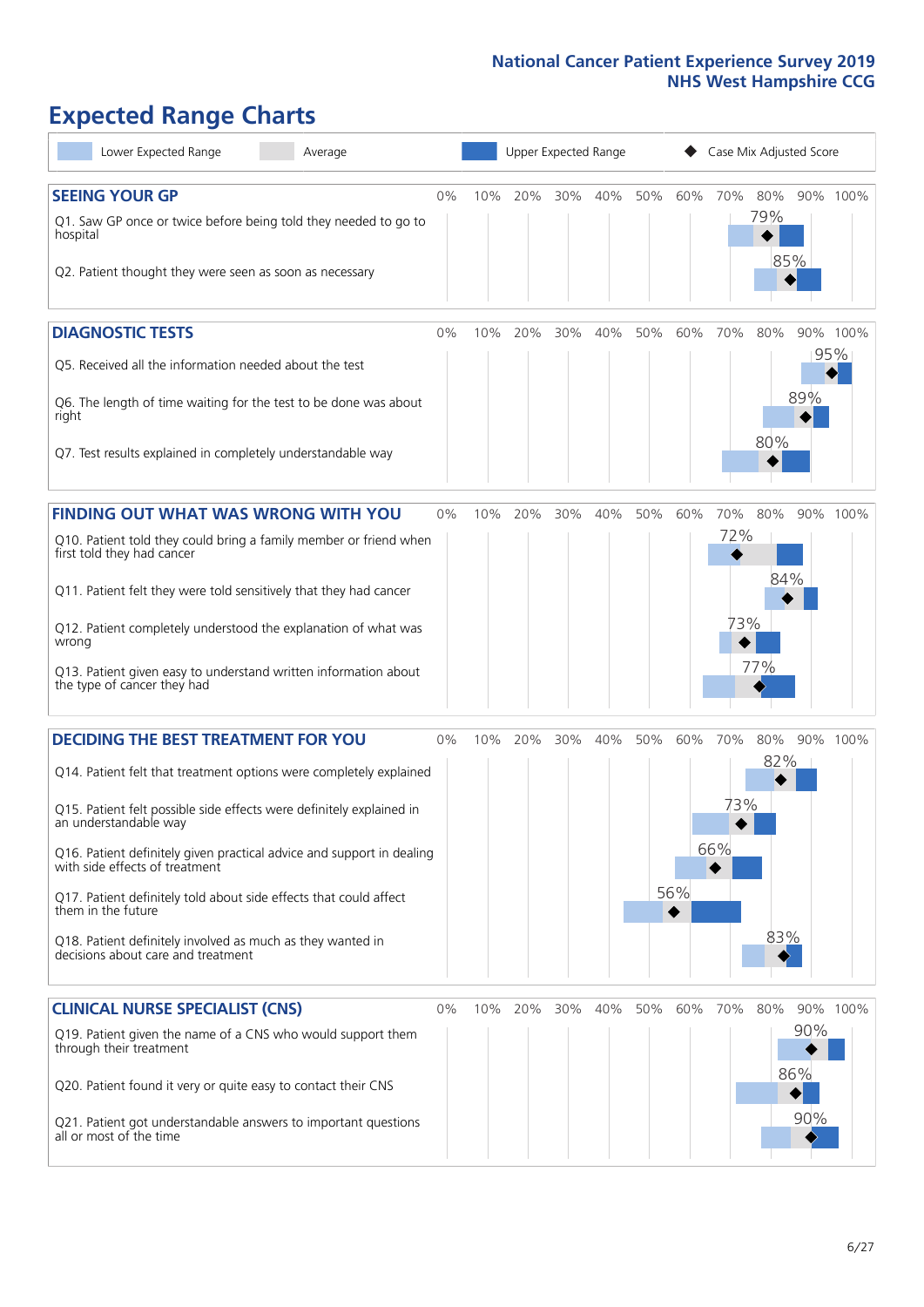# **Expected Range Charts**

| Lower Expected Range<br>Average                                                                                                                                                                                                                               |    |     |     |     | Upper Expected Range |     |     |     | Case Mix Adjusted Score |          |
|---------------------------------------------------------------------------------------------------------------------------------------------------------------------------------------------------------------------------------------------------------------|----|-----|-----|-----|----------------------|-----|-----|-----|-------------------------|----------|
| <b>SUPPORT FOR PEOPLE WITH CANCER</b><br>Q22. Hospital staff gave information about support or self-help<br>groups for people with cancer<br>Q23. Hospital staff discussed or gave information about the impact<br>cancer could have on day to day activities | 0% | 10% | 20% | 30% | 40%                  | 50% | 60% | 70% | 80%<br>87%<br>84%       | 90% 100% |
| Q24. Hospital staff gave information on getting financial help or<br>possible benefits<br>Q25. Hospital staff told patient they could get free prescriptions                                                                                                  |    |     |     |     |                      |     | 59% |     | 83%                     |          |
| <b>OPERATIONS</b>                                                                                                                                                                                                                                             | 0% | 10% | 20% | 30% | 40%                  | 50% | 60% | 70% | 80%                     | 90% 100% |
| Q27. Beforehand, patient had all the information needed about the<br>operation<br>Q28. Afterwards, staff completely explained how operation had<br>gone in understandable way                                                                                 |    |     |     |     |                      |     |     |     | 80%                     | 96%      |
|                                                                                                                                                                                                                                                               |    |     |     |     |                      |     |     |     |                         |          |
| <b>HOSPITAL CARE AS AN INPATIENT</b>                                                                                                                                                                                                                          | 0% | 10% | 20% | 30% | 40%                  | 50% | 60% | 70% | 80%                     | 90% 100% |
| Q30. Hospital staff didn't talk in front of patient as if patient wasn't<br>there<br>Q31. Patient had confidence and trust in all doctors treating them                                                                                                       |    |     |     |     |                      |     |     |     | 87%<br>87%              |          |
| Q32. Patient's family or someone close definitely felt able to talk to<br>a doctor                                                                                                                                                                            |    |     |     |     |                      |     |     |     | 76%                     |          |
| Q33. Patient had confidence and trust in all the ward nurses<br>treating them                                                                                                                                                                                 |    |     |     |     |                      |     |     |     | 76%                     |          |
| Q34. Patient thought there were always or nearly always enough<br>nurses on duty to care for them                                                                                                                                                             |    |     |     |     |                      |     |     | 67% |                         |          |
| Q35. All hospital staff asked patient what name they prefer to be<br>called by                                                                                                                                                                                |    |     |     |     |                      |     |     | 72% |                         |          |
| Q36. Patient always given enough privacy when discussing<br>condition or treatment                                                                                                                                                                            |    |     |     |     |                      |     |     |     | 83%                     |          |
| Q37. Patient definitely found hospital staff to discuss worries or<br>fears during their inpatient visit                                                                                                                                                      |    |     |     |     |                      | 54% |     |     |                         |          |
| Q38. Hospital staff definitely did everything they could to help<br>control pain                                                                                                                                                                              |    |     |     |     |                      |     |     |     | 82%                     |          |
| Q39. Patient always felt they were treated with respect and dignity<br>while in hospital                                                                                                                                                                      |    |     |     |     |                      |     |     |     | 89%                     |          |
| Q40. Patient given clear written information about what should or<br>should not do after leaving hospital                                                                                                                                                     |    |     |     |     |                      |     |     |     | 87%                     |          |
| Q41. Hospital staff told patient who to contact if worried about<br>condition or treatment after leaving hospital                                                                                                                                             |    |     |     |     |                      |     |     |     |                         | 96%      |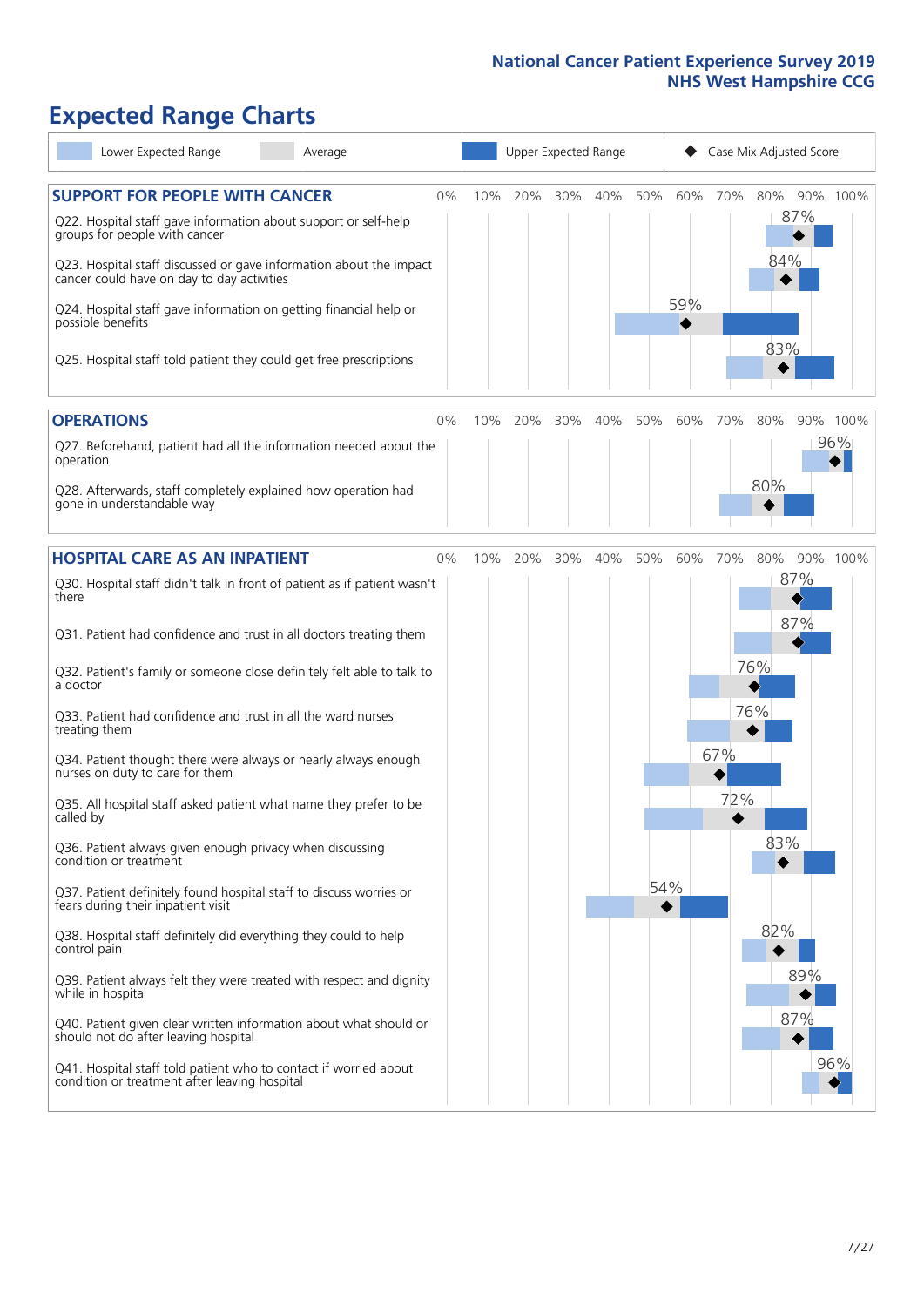# **Expected Range Charts**

| Lower Expected Range<br>Average                                                                                                           |       |     |     |     | Upper Expected Range |     | Case Mix Adjusted Score |     |                 |     |          |  |
|-------------------------------------------------------------------------------------------------------------------------------------------|-------|-----|-----|-----|----------------------|-----|-------------------------|-----|-----------------|-----|----------|--|
| <b>HOSPITAL CARE AS A DAY PATIENT / OUTPATIENT 0%</b><br>Q43. Patient definitely found hospital staff to discuss worries or               |       | 10% | 20% | 30% | 40%                  | 50% | 60%                     |     | 70% 80%<br>75%  |     | 90% 100% |  |
| fears during their outpatient or day case visit<br>Q44. Cancer doctor had the right documents at patient's last<br>outpatient appointment |       |     |     |     |                      |     |                         |     | $\blacklozenge$ |     | 97%      |  |
| Q46. Beforehand patient completely had all information needed<br>about radiotherapy treatment                                             |       |     |     |     |                      |     |                         |     |                 | 88% |          |  |
| Q47. Patient completely given understandable information about<br>whether radiotherapy was working                                        |       |     |     |     |                      |     | 58%                     |     |                 |     |          |  |
| Q49. Beforehand patient completely had all information needed<br>about chemotherapy treatment                                             |       |     |     |     |                      |     |                         |     | 81%             |     |          |  |
| Q50. Patient given enough information about whether<br>chemotherapy was working in a completely understandable way                        |       |     |     |     |                      |     |                         | 67% |                 |     |          |  |
| <b>HOME CARE AND SUPPORT</b>                                                                                                              | 0%    | 10% | 20% | 30% | 40%                  | 50% | 60%                     | 70% | 80%             |     | 90% 100% |  |
| Q51. Hospital staff definitely gave family or someone close all the<br>information needed to help care at home                            |       |     |     |     |                      |     | 61%                     |     |                 |     |          |  |
| Q52. Patient definitely given enough support from health or social<br>services during treatment                                           |       |     |     |     |                      | 52% |                         |     |                 |     |          |  |
| Q53. Patient definitely given enough support from health or social<br>services after treatment                                            |       |     |     |     |                      | 45% |                         |     |                 |     |          |  |
| <b>CARE FROM YOUR GENERAL PRACTICE</b>                                                                                                    | 0%    | 10% | 20% | 30% | 40%                  | 50% | 60%                     | 70% | 80%             |     | 90% 100% |  |
| Q54. GP given enough information about patient's condition and<br>treatment                                                               |       |     |     |     |                      |     |                         |     |                 |     | 96%      |  |
| Q55. General practice staff definitely did everything they could to<br>support patient during treatment                                   |       |     |     |     |                      |     | 57%                     |     |                 |     |          |  |
| <b>YOUR OVERALL NHS CARE</b>                                                                                                              | $0\%$ | 10% | 20% | 30% | 40%                  | 50% | 60%                     | 70% | 80%             |     | 90% 100% |  |
| Q56. Different people treating and caring for patient always work<br>well together to give best possible care                             |       |     |     |     |                      |     |                         |     | 75%             |     |          |  |
| Q57. Patient given a care plan                                                                                                            |       |     |     | 34% |                      |     |                         |     |                 |     |          |  |
| Q58. Overall the administration of care was good or very good                                                                             |       |     |     |     |                      |     |                         |     |                 | 89% |          |  |
| Q59. Patient felt length of time for attending clinics and<br>appointments for cancer was about right                                     |       |     |     |     |                      |     |                         | 71% |                 |     |          |  |
| Q60. Someone discussed with patient whether they would like to<br>take part in cancer research                                            |       |     |     |     | 40%<br>♦             |     |                         |     |                 |     |          |  |
|                                                                                                                                           | 0     |     | 2   | 3   | 4                    | 5   | 6                       | 7   | 8               | 9   | 10       |  |
| Q61. Patient's average rating of care scored from very poor to very<br>good                                                               |       |     |     |     |                      |     |                         |     |                 | 8.9 |          |  |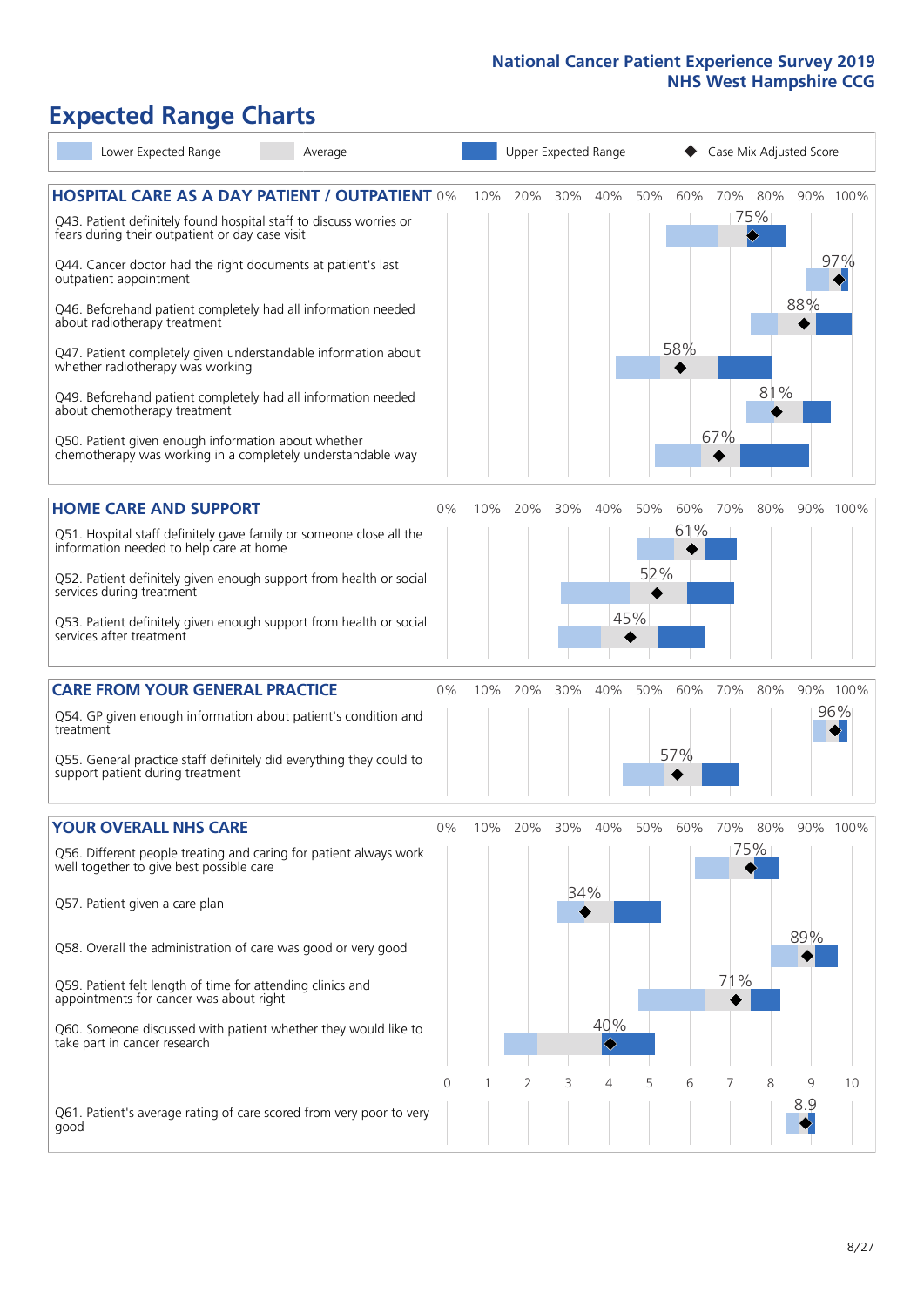# **Comparability Tables**

\* Indicates where a score has been suppressed because there are less than 21 responses.

\*\* No score available for 2018.

 $\triangle$  or  $\nabla$ 

Change 2018-2019: Indicates where 2019 score is significantly higher or lower than 2018 score Change Overall: Indicates significant change overall (2015, 2016, 2017, 2018 and 2019).

Adjusted Score below Lower Expected Range Adjusted Score between Upper and Lower Expected Ranges Adjusted Score above Upper Expected Range

|                                                                             |           |               | Unadjusted Scores |               |                                                    |         |               | Case Mix Adjusted Scores                   |                |                   |
|-----------------------------------------------------------------------------|-----------|---------------|-------------------|---------------|----------------------------------------------------|---------|---------------|--------------------------------------------|----------------|-------------------|
|                                                                             | 2018<br>n | 2018<br>Score | 2019<br>n         | 2019<br>Score | $\sqrt{(\text{Change})^2}$ Change<br>2018-<br>2019 | Overall | 2019<br>Score | Lower<br><b>Expected Expected</b><br>Range | Upper<br>Range | National<br>Score |
| <b>SEEING YOUR GP</b>                                                       |           |               |                   |               |                                                    |         |               |                                            |                |                   |
| Q1. Saw GP once or twice before being told they needed to go<br>to hospital | 653       | 75%           | 640               | 79%           |                                                    |         | 79%           | 76%                                        | 82%            | 79%               |
| Q2. Patient thought they were seen as soon as necessary                     | 911       | 85%           | 820               | 85%           |                                                    |         | 85%           | 81%                                        | 86%            | 84%               |
| <b>DIAGNOSTIC TESTS</b>                                                     |           |               |                   |               |                                                    |         |               |                                            |                |                   |

| O5. Received all the information needed about the test                    | $**$ | **  |     | 95% | 95% | 93% | 97% | 95% |
|---------------------------------------------------------------------------|------|-----|-----|-----|-----|-----|-----|-----|
| Q6. The length of time waiting for the test to be done was<br>about right | 808  | 86% | 729 | 89% | 89% | 86% | 90% | 88% |
| Q7. Test results explained in completely understandable way               | 81   | 82% | 728 | 81% | 80% | 77% | 83% | 80% |

| <b>FINDING OUT WHAT WAS WRONG WITH YOU</b>                                                      |     |     |     |     |  |     |     |     |     |
|-------------------------------------------------------------------------------------------------|-----|-----|-----|-----|--|-----|-----|-----|-----|
| Q10. Patient told they could bring a family member or friend<br>when first told they had cancer | 820 | 72% | 744 | 70% |  | 72% | 72% | 81% | 77% |
| Q11. Patient felt they were told sensitively that they had cancer                               | 916 | 84% | 825 | 83% |  | 84% | 83% | 88% | 86% |
| Q12. Patient completely understood the explanation of what<br>was wrong                         | 917 | 76% | 826 | 73% |  | 73% | 70% | 76% | 73% |
| Q13. Patient given easy to understand written information<br>about the type of cancer they had  | 772 | 74% | 713 | 77% |  | 77% | 71% | 78% | 74% |

| <b>DECIDING THE BEST TREATMENT FOR YOU</b>                                                              |      |     |     |     |  |     |     |     |     |
|---------------------------------------------------------------------------------------------------------|------|-----|-----|-----|--|-----|-----|-----|-----|
| Q14. Patient felt that treatment options were completely<br>explained                                   | 804  | 82% | 730 | 82% |  | 82% | 81% | 86% | 83% |
| Q15. Patient felt possible side effects were definitely explained<br>in an understandable way           | 878  | 73% | 783 | 72% |  | 73% | 70% | 76% | 73% |
| Q16. Patient definitely given practical advice and support in<br>dealing with side effects of treatment | 870  | 66% | 783 | 65% |  | 66% | 64% | 71% | 67% |
| Q17. Patient definitely told about side effects that could affect<br>them in the future                 | 807  | 55% | 730 | 55% |  | 56% | 53% | 60% | 57% |
| Q18. Patient definitely involved as much as they wanted in<br>decisions about care and treatment        | $**$ | **  | 81  | 83% |  | 83% | 78% | 84% | 81% |

| <b>CLINICAL NURSE SPECIALIST (CNS)</b>                                                    |     |     |     |     |  |     |     |     |     |
|-------------------------------------------------------------------------------------------|-----|-----|-----|-----|--|-----|-----|-----|-----|
| Q19. Patient given the name of a CNS who would support them<br>through their treatment    | 891 | 90% | 793 | 90% |  | 90% | 90% | 94% | 92% |
| Q20. Patient found it very or quite easy to contact their CNS                             | 712 | 88% | 643 | 86% |  | 86% | 82% | 88% | 85% |
| Q21. Patient got understandable answers to important<br>questions all or most of the time | 677 | 91% | 607 | 91% |  | 90% | 85% | 90% | 87% |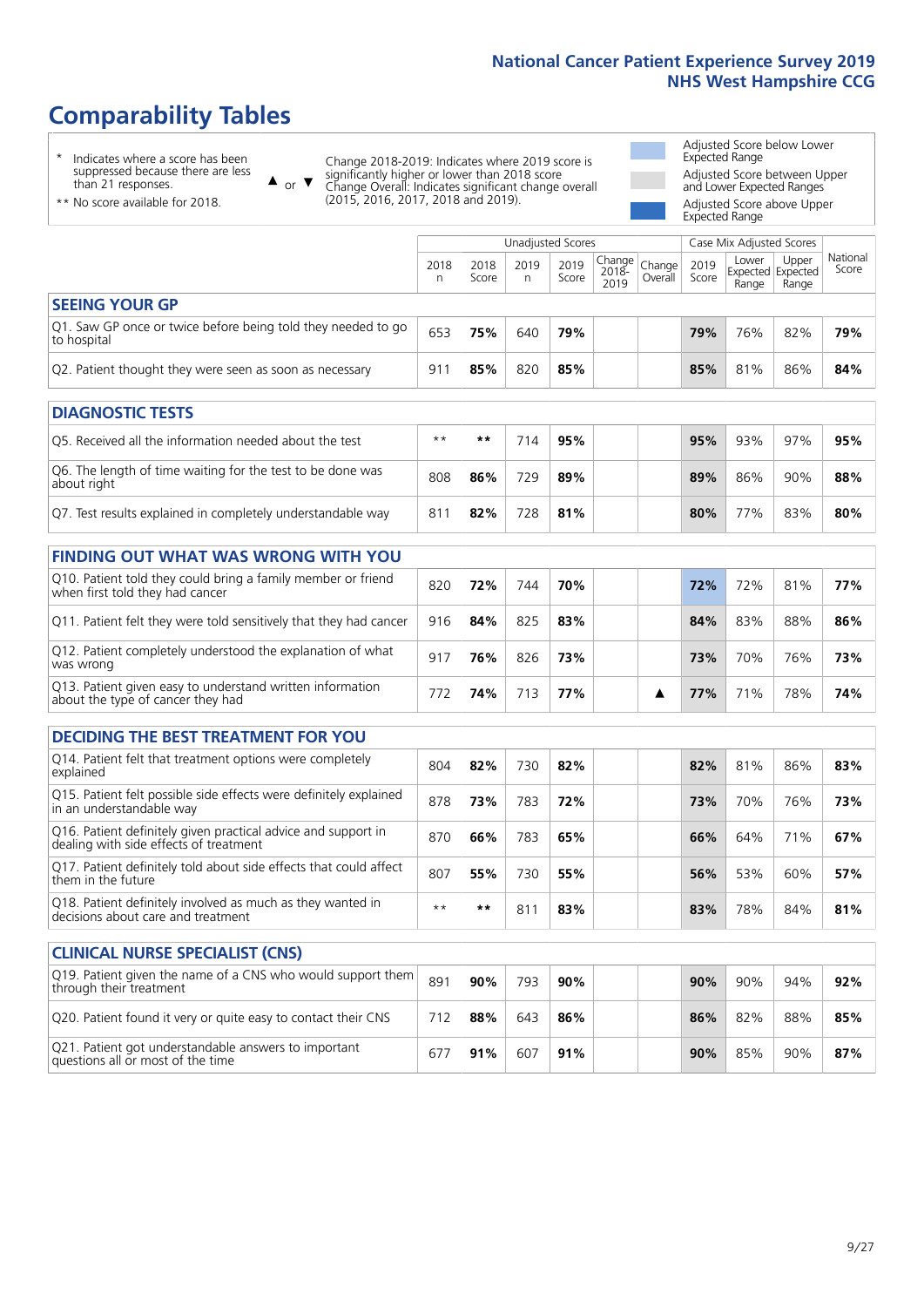# **Comparability Tables**

\* Indicates where a score has been suppressed because there are less than 21 responses.

\*\* No score available for 2018.

 $\triangle$  or  $\nabla$ 

Change 2018-2019: Indicates where 2019 score is significantly higher or lower than 2018 score Change Overall: Indicates significant change overall (2015, 2016, 2017, 2018 and 2019).

Adjusted Score below Lower Expected Range Adjusted Score between Upper and Lower Expected Ranges Adjusted Score above Upper Expected Range

|                                                                                                                   |           |               |           | Unadjusted Scores |                         |                   |               | Case Mix Adjusted Scores            |                |                   |
|-------------------------------------------------------------------------------------------------------------------|-----------|---------------|-----------|-------------------|-------------------------|-------------------|---------------|-------------------------------------|----------------|-------------------|
|                                                                                                                   | 2018<br>n | 2018<br>Score | 2019<br>n | 2019<br>Score     | Change<br>2018-<br>2019 | Change<br>Overall | 2019<br>Score | Lower<br>Expected Expected<br>Range | Upper<br>Range | National<br>Score |
| <b>SUPPORT FOR PEOPLE WITH CANCER</b>                                                                             |           |               |           |                   |                         |                   |               |                                     |                |                   |
| Q22. Hospital staff gave information about support or self-help<br>groups for people with cancer                  | 663       | 86%           | 607       | 87%               |                         | ▲                 | 87%           | 85%                                 | 91%            | 88%               |
| Q23. Hospital staff discussed or gave information about the<br>impact cancer could have on day to day activities  | 577       | 82%           | 536       | 83%               |                         |                   | 84%           | 81%                                 | 87%            | 84%               |
| Q24. Hospital staff gave information on getting financial help or<br>possible benefits                            | 352       | 55%           | 347       | 59%               |                         | ▲                 | 59%           | 57%                                 | 68%            | 63%               |
| Q25. Hospital staff told patient they could get free prescriptions                                                | 357       | 80%           | 365       | 83%               |                         |                   | 83%           | 78%                                 | 86%            | 82%               |
| <b>OPERATIONS</b>                                                                                                 |           |               |           |                   |                         |                   |               |                                     |                |                   |
| Q27. Beforehand, patient had all the information needed about<br>the operation                                    | 511       | 96%           | 414       | 96%               |                         |                   | 96%           | 94%                                 | 98%            | 96%               |
| Q28. Afterwards, staff completely explained how operation had<br>gone in understandable way                       | 511       | 78%           | 413       | 79%               |                         |                   | 80%           | 75%                                 | 83%            | 79%               |
| <b>HOSPITAL CARE AS AN INPATIENT</b>                                                                              |           |               |           |                   |                         |                   |               |                                     |                |                   |
| Q30. Hospital staff didn't talk in front of patient as if patient<br>wasn't there                                 | $* *$     | $***$         | 392       | 88%               |                         |                   | 87%           | 80%                                 | 87%            | 84%               |
| Q31. Patient had confidence and trust in all doctors treating<br>them                                             | $* *$     | $***$         | 400       | 87%               |                         |                   | 87%           | 80%                                 | 87%            | 84%               |
| Q32. Patient's family or someone close definitely felt able to talk<br>to a doctor                                | $* *$     | $***$         | 319       | 76%               |                         |                   | 76%           | 67%                                 | 77%            | 72%               |
| Q33. Patient had confidence and trust in all the ward nurses<br>treating them                                     | $* *$     | $***$         | 398       | 75%               |                         |                   | 76%           | 70%                                 | 78%            | 74%               |
| Q34. Patient thought there were always or nearly always<br>enough nurses on duty to care for them                 | $* *$     | $**$          | 399       | 68%               |                         |                   | 67%           | 60%                                 | 69%            | 64%               |
| Q35. All hospital staff asked patient what name they prefer to<br>be called by                                    | $**$      | $***$         | 397       | 71%               |                         |                   | 72%           | 63%                                 | 78%            | 71%               |
| Q36. Patient always given enough privacy when discussing<br>condition or treatment                                | $* *$     | $**$          | 400       | 83%               |                         |                   | 83%           | 81%                                 | 88%            | 85%               |
| Q37. Patient definitely found hospital staff to discuss worries or<br>fears during their inpatient visit          | $* *$     | $***$         | 293       | 54%               |                         |                   | 54%           | 46%                                 | 58%            | 52%               |
| Q38. Hospital staff definitely did everything they could to help<br>control pain                                  | $* *$     | $***$         | 347       | 82%               |                         |                   | 82%           | 79%                                 | 87%            | 83%               |
| Q39. Patient always felt they were treated with respect and<br>dignity while in hospital                          | $* *$     | $***$         | 400       | 89%               |                         |                   | 89%           | 85%                                 | 91%            | 88%               |
| Q40. Patient given clear written information about what should<br>or should not do after leaving hospital         | $* *$     | $***$         | 368       | 87%               |                         |                   | 87%           | 82%                                 | 89%            | 86%               |
| Q41. Hospital staff told patient who to contact if worried about<br>condition or treatment after leaving hospital | $**$      | $***$         | 391       | 96%               |                         |                   | 96%           | 92%                                 | 97%            | 94%               |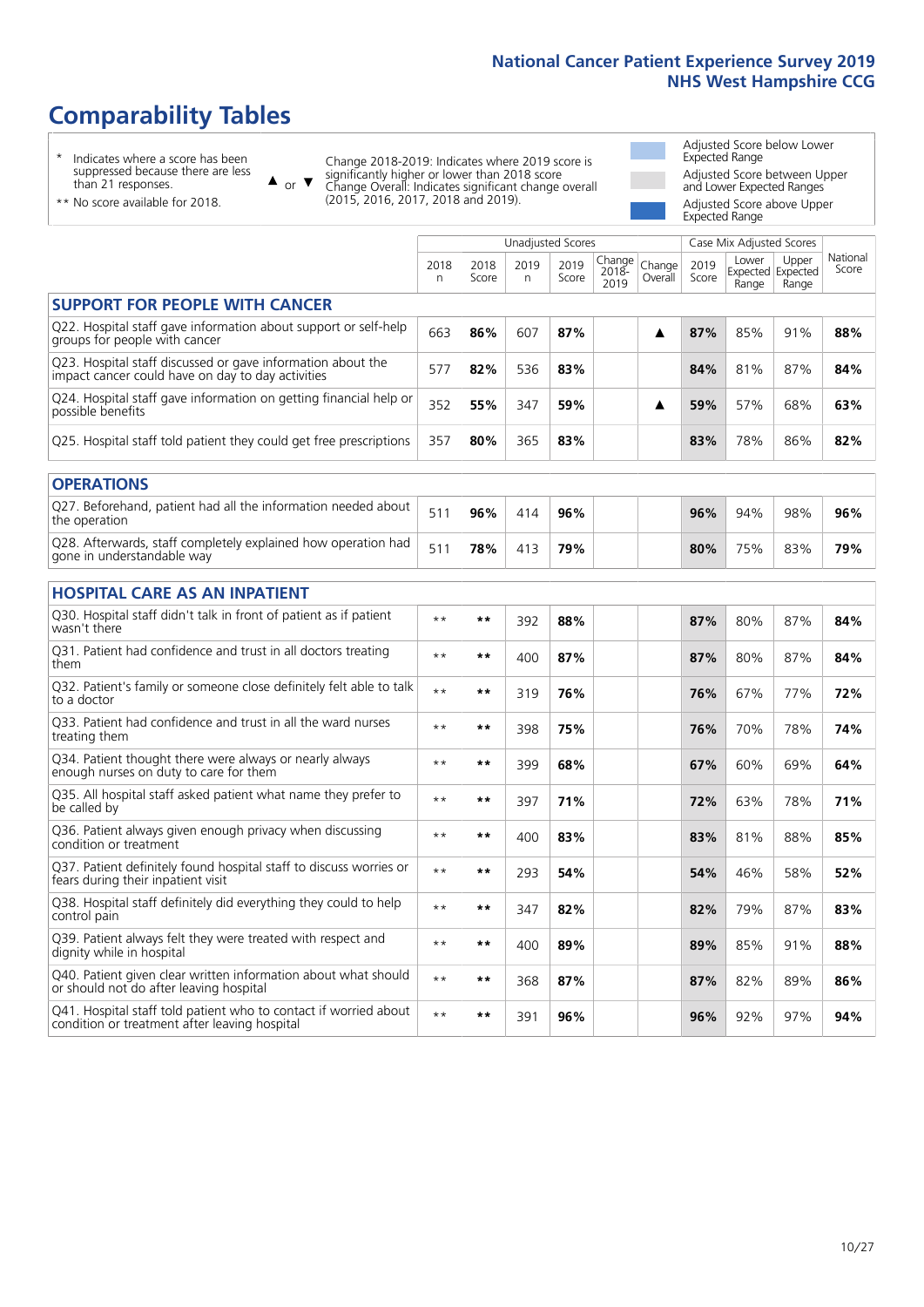# **Comparability Tables**

\* Indicates where a score has been suppressed because there are less than 21 responses.

 $\triangle$  or  $\nabla$ 

Change 2018-2019: Indicates where 2019 score is significantly higher or lower than 2018 score Change Overall: Indicates significant change overall (2015, 2016, 2017, 2018 and 2019).

 $\sqrt{ }$ 

Adjusted Score below Lower Expected Range Adjusted Score between Upper and Lower Expected Ranges Adjusted Score above Upper Expected Range

\*\* No score available for 2018.

|                                                                                                                       |              |               |           | <b>Unadjusted Scores</b> |                            |                   |               | Case Mix Adjusted Scores |                                     |                   |
|-----------------------------------------------------------------------------------------------------------------------|--------------|---------------|-----------|--------------------------|----------------------------|-------------------|---------------|--------------------------|-------------------------------------|-------------------|
|                                                                                                                       | 2018<br>n    | 2018<br>Score | 2019<br>n | 2019<br>Score            | Change<br>$2018 -$<br>2019 | Change<br>Overall | 2019<br>Score | Lower<br>Range           | Upper<br>Expected Expected<br>Range | National<br>Score |
| <b>HOSPITAL CARE AS A DAY PATIENT / OUTPATIENT</b>                                                                    |              |               |           |                          |                            |                   |               |                          |                                     |                   |
| Q43. Patient definitely found hospital staff to discuss worries or<br>fears during their outpatient or day case visit | 648          | 72%           | 578       | 76%                      |                            | ▲                 | 75%           | 67%                      | 74%                                 | 71%               |
| Q44. Cancer doctor had the right documents at patient's last<br>outpatient appointment                                | 822          | 97%           | 725       | 97%                      |                            |                   | 97%           | 94%                      | 97%                                 | 96%               |
| Q46. Beforehand patient completely had all information needed<br>about radiotherapy treatment                         | 219          | 84%           | 205       | 88%                      |                            |                   | 88%           | 82%                      | 91%                                 | 86%               |
| Q47. Patient completely given understandable information<br>about whether radiotherapy was working                    | 183          | 62%           | 178       | 57%                      |                            |                   | 58%           | 53%                      | 67%                                 | 60%               |
| Q49. Beforehand patient completely had all information needed<br>about chemotherapy treatment                         | 445          | 86%           | 396       | 81%                      |                            |                   | 81%           | 81%                      | 88%                                 | 84%               |
| Q50. Patient given enough information about whether<br>chemotherapy was working in a completely understandable way    | 404          | 69%           | 358       | 68%                      |                            |                   | 67%           | 63%                      | 72%                                 | 68%               |
| <b>HOME CARE AND SUPPORT</b>                                                                                          |              |               |           |                          |                            |                   |               |                          |                                     |                   |
| Q51. Hospital staff definitely gave family or someone close all<br>the information needed to help care at home        | 723          | 62%           | 648       | 60%                      |                            |                   | 61%           | 56%                      | 64%                                 | 60%               |
| Q52. Patient definitely given enough support from health or<br>social services during treatment                       | 369          | 51%           | 354       | 53%                      |                            |                   | 52%           | 45%                      | 59%                                 | 52%               |
| Q53. Patient definitely given enough support from health or<br>social services after treatment                        | 211          | 42%           | 192       | 47%                      |                            |                   | 45%           | 38%                      | 52%                                 | 45%               |
| <b>CARE FROM YOUR GENERAL PRACTICE</b>                                                                                |              |               |           |                          |                            |                   |               |                          |                                     |                   |
| Q54. GP given enough information about patient's condition<br>and treatment                                           | 702          | 95%           | 652       | 96%                      |                            |                   | 96%           | 94%                      | 97%                                 | 95%               |
| Q55. General practice staff definitely did everything they could<br>to support patient during treatment               | 530          | 58%           | 495       | 57%                      |                            |                   | 57%           | 54%                      | 63%                                 | 58%               |
| <b>YOUR OVERALL NHS CARE</b>                                                                                          |              |               |           |                          |                            |                   |               |                          |                                     |                   |
| Q56. Different people treating and caring for patient always<br>work well together to give best possible care         | $\star\star$ | $***$         | 792       | 75%                      |                            |                   | 75%           | 70%                      | 76%                                 | 73%               |
| Q57. Patient given a care plan                                                                                        | 700          | 28%           | 639       | 32%                      |                            |                   | 34%           | 34%                      | 41%                                 | 38%               |
| Q58. Overall the administration of care was good or very good                                                         | 920          | 88%           | 827       | 89%                      |                            |                   | 89%           | 87%                      | 91%                                 | 89%               |
| Q59. Patient felt length of time for attending clinics and<br>appointments for cancer was about right                 | 915          | 68%           | 820       | 71%                      |                            | ▲                 | 71%           | 64%                      | 75%                                 | 69%               |
| Q60. Someone discussed with patient whether they would like<br>to take part in cancer research                        | 872          | 39%           | 778       | 40%                      |                            | ▲                 | 40%           | 22%                      | 38%                                 | 30%               |
| Q61. Patient's average rating of care scored from very poor to<br>very good                                           | 908          | 8.9           | 801       | 8.9                      |                            | ▲                 | 8.9           | 8.7                      | 8.9                                 | 8.8               |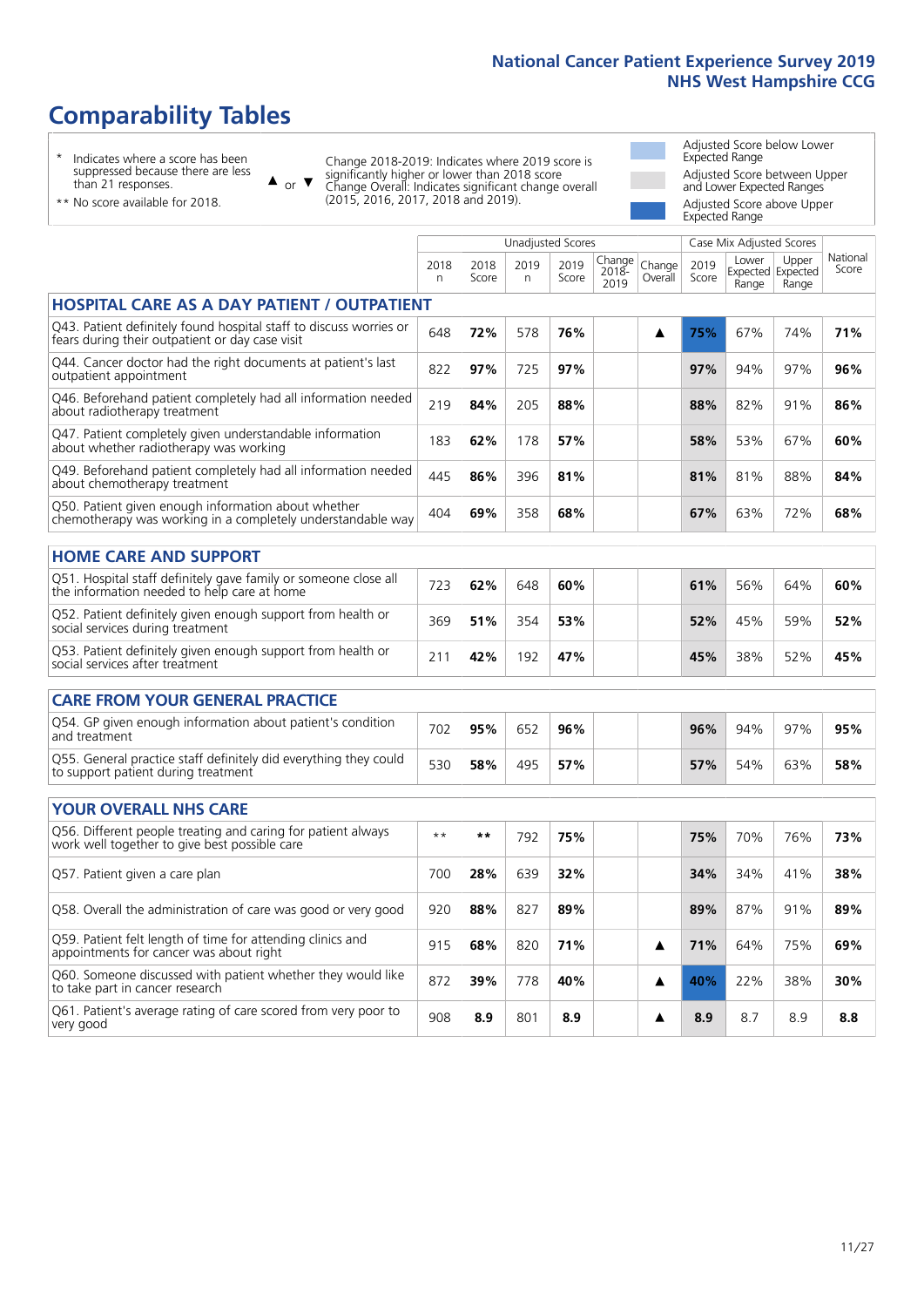- \* Indicates where a score has been suppressed because there are less than 21 responses.
- n.a. Indicates that there were no respondents for that tumour group.

| <b>SEEING YOUR GP</b>                           |                                                                  |         |                      |                   |                |                 |                  |      | Tumour Group |         |      |                 |                                                     |       |                |
|-------------------------------------------------|------------------------------------------------------------------|---------|----------------------|-------------------|----------------|-----------------|------------------|------|--------------|---------|------|-----------------|-----------------------------------------------------|-------|----------------|
|                                                 |                                                                  | Brain   | <b>Breast</b>        | Colorectal<br>LGT | Gynaecological | Haematological  | Head and<br>Neck | Dung | Prostate     | Sarcoma | Skin | Upper<br>Gastro | Urological                                          | Other | All<br>Cancers |
| Q1. Saw GP once or twice before being told they | <b>CCG</b>                                                       |         | n.a. 94% 75% 68% 65% |                   |                |                 | $\star$          |      | 78% 85%      |         |      |                 | 88% 83% 88% 70% 79%                                 |       |                |
| needed to go to hospital                        | National 59% 94% 75% 77% 67% 79% 71% 82% 71% 90% 74% 83% 74% 79% |         |                      |                   |                |                 |                  |      |              |         |      |                 |                                                     |       |                |
| Q2. Patient thought they were seen as soon as   | <b>CCG</b>                                                       | $\star$ |                      |                   |                | 90% 89% 80% 83% | $\ast$           |      | 80% 84%      | $\star$ |      |                 | 79% 93% 84% 81% 85%                                 |       |                |
| necessary                                       | National                                                         | 79%     |                      |                   |                |                 |                  |      |              |         |      |                 | 89% 83% 81% 82% 81% 84% 86% 69% 85% 79% 85% 79% 84% |       |                |

#### **DIAGNOSTIC TESTS** Tumour Group

|                                                   |                                                                  | Brain   | <b>Breast</b> | olorectal<br>LGT<br>Ü | Gynaecological | Haematological | Head and<br>Neck | Lung                | Prostate | Sarcoma | Skin | Upper<br>Gastro | Irological           | Other | All<br>Cancers |
|---------------------------------------------------|------------------------------------------------------------------|---------|---------------|-----------------------|----------------|----------------|------------------|---------------------|----------|---------|------|-----------------|----------------------|-------|----------------|
| Q5. Received all the information needed about     | <b>CCG</b>                                                       | $\star$ |               | 95% 97%               | 97%            | 93%            | $\star$          | 100% 94%            |          |         |      |                 | 100% 96% 97% 92% 95% |       |                |
| the test                                          | National                                                         | 93%     | 95%           | 95%                   | 93%            |                |                  | 95% 93% 95% 95% 93% |          |         | 96%  | 95%             | 95% 95% 95%          |       |                |
| Q6. The length of time waiting for the test to be | <b>CCG</b>                                                       | $\star$ |               | 91% 95%               | 79%            | 90%            | $\star$          |                     | 85% 88%  |         | 92%  |                 | 89% 85% 84% 89%      |       |                |
| done was about right                              | National 84% 91% 88% 86% 89% 88% 87% 87% 81% 87% 84% 87% 86% 88% |         |               |                       |                |                |                  |                     |          |         |      |                 |                      |       |                |
| Q7. Test results explained in completely          | <b>CCG</b>                                                       | $\star$ | 84%           | $ 90\%$               |                | 88% 77%        | $\star$          | 80% 76%             |          | $\star$ |      |                 | 88% 75% 77% 82% 81%  |       |                |
| understandable way                                | National 71% 83% 82% 77% 77% 79% 80% 80% 78% 84% 75% 80% 76% 80% |         |               |                       |                |                |                  |                     |          |         |      |                 |                      |       |                |

| <b>FINDING OUT WHAT WAS WRONG WITH YOU</b>        |            |         |               |                                 |                         |                |                        |                                   | <b>Tumour Group</b> |         |      |                 |                     |         |                |
|---------------------------------------------------|------------|---------|---------------|---------------------------------|-------------------------|----------------|------------------------|-----------------------------------|---------------------|---------|------|-----------------|---------------------|---------|----------------|
|                                                   |            | Brain   | <b>Breast</b> | ╮<br>olorectal<br>LGT<br>$\cup$ | Gynaecological          | Haematological | ad and<br>Neck<br>Head | Lung                              | Prostate            | Sarcoma | Skin | Upper<br>Gastro | Jrological          | Other   | All<br>Cancers |
| Q10. Patient told they could bring a family       | <b>CCG</b> | $\star$ |               | 73% 81%                         | 59%                     | 69%            | $\star$                |                                   | 76% 69%             | $\star$ | 69%  | 89%             | 63%                 | 55%     | 70%            |
| member or friend when first told they had cancer  | National   | 85%     | 82%           | 82%                             |                         | 71% 71%        | 71%                    | 77%                               | 79%                 | 73%     | 69%  |                 | 76% 73%             | 75% 77% |                |
| Q11. Patient felt they were told sensitively that | <b>CCG</b> | $\star$ | 89%           | 96%                             | 71%                     | 78%            | $\ast$                 | 74%                               | 84%                 | $\star$ | 89%  |                 | 86% 83% 80% 83%     |         |                |
| they had cancer                                   | National   | 79%     |               | 89% 87%                         | 82% 84% 87% 83% 86% 84% |                |                        |                                   |                     |         |      |                 | 89% 81% 84% 83% 86% |         |                |
| Q12. Patient completely understood the            | <b>CCG</b> | $\star$ |               | 78% 83%                         |                         | 68% 54%        | $\star$                | 70%                               | 80%                 | $\star$ | 82%  |                 | 72% 80% 81% 73%     |         |                |
| explanation of what was wrong                     | National   | 66%     | 77%           | 79%                             | 73%                     | 60%            | 78%                    | 76%                               | 79%                 | 67%     | 80%  |                 | 70% 77%             |         | 70% 73%        |
| Q13. Patient given easy to understand written     | <b>CCG</b> | $\star$ |               | 83% 73%                         |                         | 64% 77%        | $\ast$                 |                                   | 70% 87%             | $\star$ |      |                 | 76% 75% 80% 63%     |         | 77%            |
| information about the type of cancer they had     | National   | 66%     | 78%           | 73%                             |                         |                |                        | 71%   76%   69%   67%   83%   67% |                     |         |      |                 | 84%   67%   74%     | 65%     | 74%            |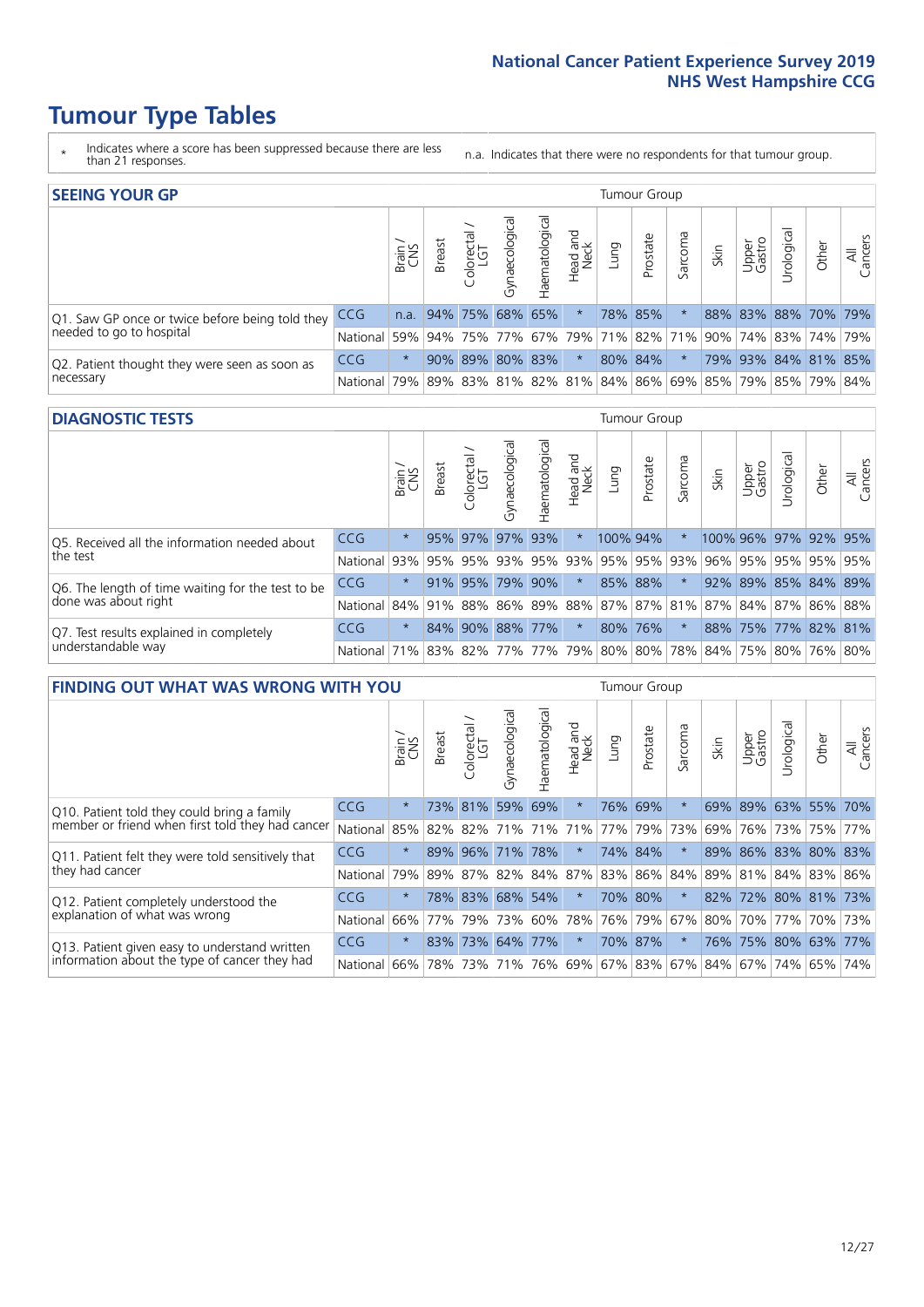\* Indicates where a score has been suppressed because there are less than 21 responses.

n.a. Indicates that there were no respondents for that tumour group.

| <b>DECIDING THE BEST TREATMENT FOR YOU</b>         |            |         |               |                       |                |                |                        |      | <b>Tumour Group</b> |                                 |         |                 |                 |             |                |
|----------------------------------------------------|------------|---------|---------------|-----------------------|----------------|----------------|------------------------|------|---------------------|---------------------------------|---------|-----------------|-----------------|-------------|----------------|
|                                                    |            | Brain   | <b>Breast</b> | olorectal<br>LGT<br>Ũ | Gynaecological | Haematological | ad and<br>Neck<br>Head | Lung | Prostate            | arcoma<br>vĀ                    | Skin    | Upper<br>Gastro | Jrological      | Other       | All<br>Cancers |
| Q14. Patient felt that treatment options were      | <b>CCG</b> | $\star$ |               | 84% 91%               | 83%            | 80%            | $\star$                |      | 78% 80%             | $\star$                         | 96%     | 82%             | 78%             | 76%         | 82%            |
| completely explained                               | National   | 85%     | 85%           | 85%                   |                | 85% 82%        | 87%                    |      | 84% 83% 83%         |                                 | 89%     |                 | 81% 83%         | 79% 83%     |                |
| Q15. Patient felt possible side effects were       | <b>CCG</b> | $\star$ |               | 75% 85%               | 76% 64%        |                | $\star$                |      | 64% 72%             |                                 | 69%     | 86%             | 77% 62% 72%     |             |                |
| definitely explained in an understandable way      | National   | 69%     | 74%           | 76%                   |                | 75% 69%        | 73%                    |      | 74% 73%             | 73%                             | 77%     | 72%             | 71%             | 70%         | 73%            |
| Q16. Patient definitely given practical advice and | <b>CCG</b> | $\star$ | 69%           | 75% 66% 63%           |                |                | $\star$                |      | 69% 66%             | $\ast$                          | 68%     | 70%             |                 | 59% 54% 65% |                |
| support in dealing with side effects of treatment  | National   | 63%     | 70%           | 70%                   |                | 69% 65%        | 70%                    |      | 69% 65%             | 66%                             | 71%     | 66%             | 63% 64%         |             | 67%            |
| Q17. Patient definitely told about side effects    | <b>CCG</b> | $\star$ |               | 52% 54% 50% 55%       |                |                | $\star$                |      | 57% 67%             | $\star$                         | $\star$ |                 | 58% 52% 46% 55% |             |                |
| that could affect them in the future               | National   | 62%     | 57%           | 59%                   |                | 56% 51%        | 64%                    |      | 56% 66%             | 54%                             | 66%     | 53%             |                 | 56% 52%     | 57%            |
| Q18. Patient definitely involved as much as they   | <b>CCG</b> | $\star$ |               | 88% 93% 83% 78%       |                |                | $\star$                |      | 83% 85%             | $\star$                         | 89%     | 76% 81% 80% 83% |                 |             |                |
| wanted in decisions about care and treatment       | National   | 79%     |               |                       |                |                |                        |      |                     | 81% 83% 81% 80% 81% 81% 84% 81% | 87%     | 79%             |                 | 79% 78% 81% |                |

#### **CLINICAL NURSE SPECIALIST (CNS)** Tumour Group

|                                             |            | Brain    | <b>Breast</b>   | olorectal<br>LGT<br>U | $\sigma$<br>aecologic<br>Š | ক<br>aematologic<br>工 | Head and<br>Neck | Lung    | Prostate | Sarcoma | Skin | Upper<br>Gastro | σ<br>rologica | Other                                               | All<br>ancers<br>$\cup$ |
|---------------------------------------------|------------|----------|-----------------|-----------------------|----------------------------|-----------------------|------------------|---------|----------|---------|------|-----------------|---------------|-----------------------------------------------------|-------------------------|
| Q19. Patient given the name of a CNS who    | <b>CCG</b> | $^\star$ |                 | 87% 95%               | 98%                        | 92%                   | $\star$          | 95% 92% |          |         |      | 85% 97%         |               | 82% 78% 90%                                         |                         |
| would support them through their treatment  | National   | 95%      |                 | 95% 92%               | 95%                        |                       |                  |         |          |         |      |                 |               | 92% 91% 94% 91% 91% 91% 93% 85% 89%                 | 92%                     |
| Q20. Patient found it very or quite easy to | <b>CCG</b> | $\star$  |                 | 94% 87% 89% 80%       |                            |                       | $\star$          |         | 89% 82%  | $\ast$  |      |                 |               | 90% 89% 81% 91% 86%                                 |                         |
| contact their CNS                           | National   |          |                 |                       |                            |                       |                  |         |          |         |      |                 |               | 86% 84% 88% 85% 87% 86% 86% 80% 86% 90% 85% 83% 83% | 85%                     |
| Q21. Patient got understandable answers to  | CCG        | $\star$  | 90%             | 94%                   | 94%                        | 94%                   | $\star$          |         | 91% 87%  | $\star$ |      | 88%             | 90% 94%       |                                                     | 91%                     |
| important questions all or most of the time | National I |          | 82%   87%   89% |                       | 86%                        |                       |                  |         |          |         |      |                 |               | 89% 88% 86% 87% 87% 93% 86% 87% 86%                 | 87%                     |

| <b>SUPPORT FOR PEOPLE WITH CANCER</b>                                                             |            |         |               |            |                |                |                        |             | Tumour Group |                  |         |                 |            |             |                |
|---------------------------------------------------------------------------------------------------|------------|---------|---------------|------------|----------------|----------------|------------------------|-------------|--------------|------------------|---------|-----------------|------------|-------------|----------------|
|                                                                                                   |            | Brain   | <b>Breast</b> | Colorectal | Gynaecological | Haematological | ad and<br>Neck<br>Head | <b>Dung</b> | Prostate     | arcoma<br>$\sim$ | Skin    | Upper<br>Gastro | Jrological | Other       | All<br>Cancers |
| Q22. Hospital staff gave information about<br>support or self-help groups for people with         | <b>CCG</b> | $\star$ | 93%           | 87%        | 91%            | 89%            | $\star$                | 88%         | 84%          | $\star$          |         | 92%             |            | 81% 73% 87% |                |
| cancer                                                                                            | National   | 92%     | 92%           | 88%        | 87%            | 86%            | 88%                    |             | 87% 91%      | 86%              | 90%     | 88%             | 81%        | 83%         | 88%            |
| Q23. Hospital staff discussed or gave information<br>about the impact cancer could have on day to | CCG        | $\star$ |               | 83% 91%    | 91%            | 84%            | $\star$                | 79%         | 84%          | $\star$          |         | 92%             | 74%        | 80%         | 83%            |
| day activities                                                                                    | National   | 84%     |               | 86% 85%    | 82%            | 84%            | 84%                    |             | 83% 88%      | 81%              | 86%     | 83%             | 78%        | 79%         | 84%            |
| Q24. Hospital staff gave information on getting                                                   | <b>CCG</b> | $\star$ |               | 67% 67%    | $77\%$         | 52%            | $\star$                |             | 59% 57%      | $\star$          | $\star$ | $\star$         | 48%        | $\star$     | 59%            |
| financial help or possible benefits                                                               | National   | 78%     |               | 68% 61%    |                | 66% 61%        | 67%                    |             | 72% 55%      | 64%              | 60%     | 64%             | 47%        | 59%         | 63%            |
| Q25. Hospital staff told patient they could get                                                   | <b>CCG</b> | $\star$ |               | 81% 93%    |                | 96% 87%        | $\star$                | $^\star$    | 76%          | $\star$          | $\star$ | $\star$         |            | 75% 81%     | 83%            |
| free prescriptions                                                                                | National   | 82%     |               | 81% 83%    | 79%            |                | 87% 84% 86% 80%        |             |              | 78%              | 71%     | 84%             |            | 73% 81%     | 82%            |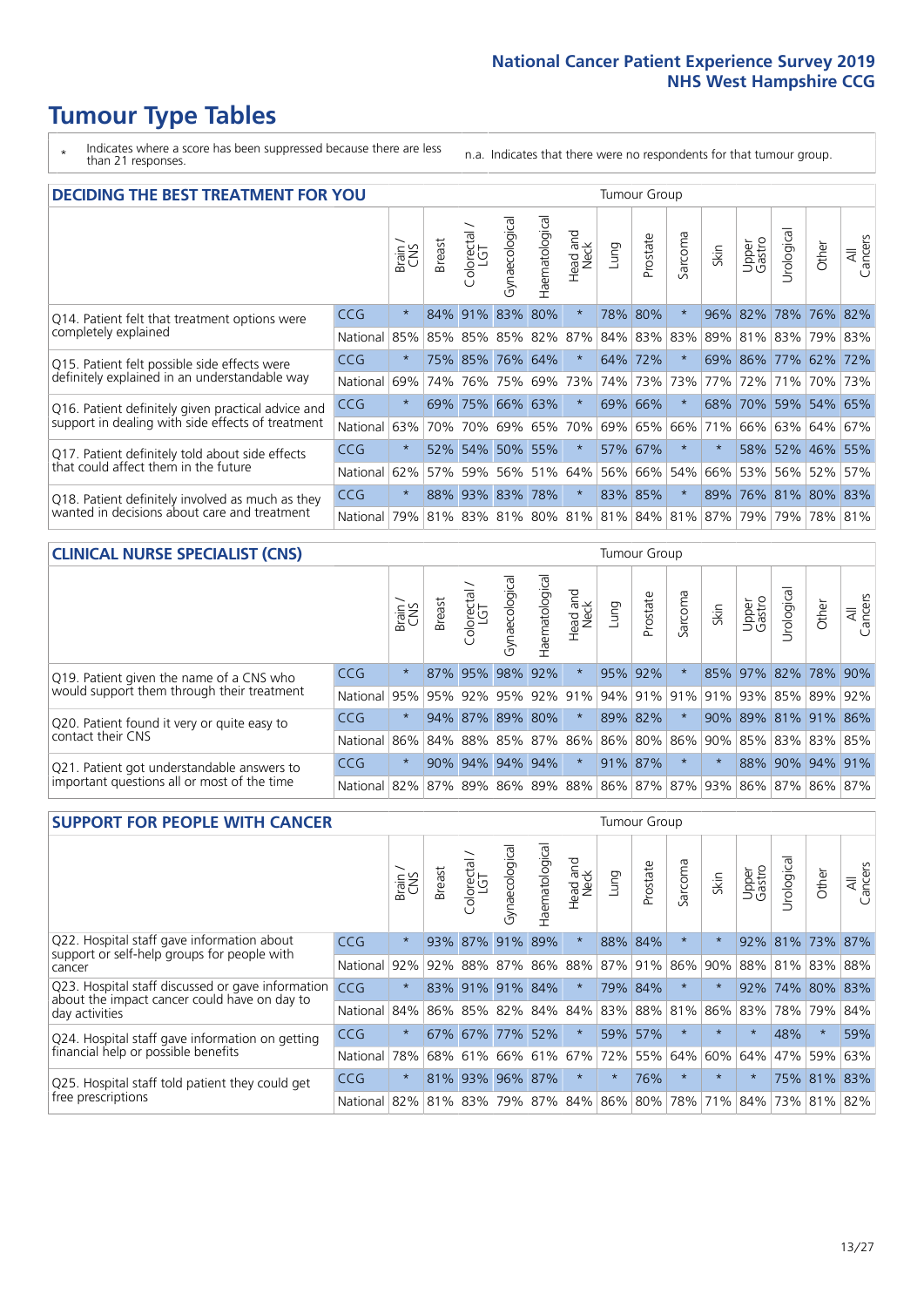- \* Indicates where a score has been suppressed because there are less than 21 responses.
- n.a. Indicates that there were no respondents for that tumour group.

| <b>OPERATIONS</b>                                |            |       |               |            |                |                |                  |         | Tumour Group            |         |         |                 |                       |         |                |
|--------------------------------------------------|------------|-------|---------------|------------|----------------|----------------|------------------|---------|-------------------------|---------|---------|-----------------|-----------------------|---------|----------------|
|                                                  |            | Brain | <b>Breast</b> | Colorectal | Gynaecological | Haematological | Head and<br>Neck | Lung    | Prostate                | Sarcoma | Skin    | Upper<br>Gastro | $\sigma$<br>Jrologica | Other   | All<br>Cancers |
| Q27. Beforehand, patient had all the information | <b>CCG</b> | n.a.  |               | 97% 97%    |                | 85%            | $\star$          | $\star$ | 97%                     |         | $\star$ | $\star$         | 95%                   | $\ast$  | 96%            |
| needed about the operation                       | National   | 96%   |               |            | 97% 96% 96%    |                |                  |         | 94% 96% 95% 97% 95% 96% |         |         | $96\%$          |                       | 95% 95% | 96%            |
| Q28. Afterwards, staff completely explained how  | <b>CCG</b> | n.a.  |               | 84% 82%    |                | 69%            | $\star$          | $\star$ | 75%                     |         | $\star$ | $\star$         | 80%                   | $\star$ | 79%            |
| operation had gone in understandable way         | National   | 76%   |               | 79% 83%    | 79%            |                | 78% 79%          |         | 79% 78% 80% 82%         |         |         | 79%             |                       | 76% 77% | 79%            |

#### **HOSPITAL CARE AS AN INPATIENT** Tumour Group

|                                                                                                   |            | Brain | Breast | Colorectal /<br>LGT | Gynaecological  | Haematological  | Head and<br>Neck | Lung    | Prostate | Sarcoma | Skin    | Upper<br>Gastro | Jrological                      | Other   | All<br>Cancers |
|---------------------------------------------------------------------------------------------------|------------|-------|--------|---------------------|-----------------|-----------------|------------------|---------|----------|---------|---------|-----------------|---------------------------------|---------|----------------|
| Q30. Hospital staff didn't talk in front of patient                                               | CCG        | n.a.  | 89%    | 89%                 | 82%             | 86%             | $\star$          | $\star$ | 96%      | $\star$ | $\star$ | $\star$         | 87%                             | $\star$ | 88%            |
| as if patient wasn't there                                                                        | National   | 81%   |        |                     |                 | 86% 81% 83% 84% | 83% 81%          |         | 88%      | 86%     | 86% 81% |                 | 83%                             | 82%     | 84%            |
| O31. Patient had confidence and trust in all<br>doctors treating them                             | CCG        | n.a.  |        |                     | 89% 90% 75% 80% |                 | $\star$          | $\star$ | 93%      | $\star$ | $\star$ | $\star$         | 96%                             | $\star$ | 87%            |
|                                                                                                   | National   | 82%   | 83%    | 85%                 | 83%             | 82%             | 87%              | 83%     | 89%      | 86%     | 85%     | 81%             | 85%                             | 80%     | 84%            |
| Q32. Patient's family or someone close definitely                                                 | CCG        | n.a.  |        |                     | 79% 72% 77% 72% |                 | $\star$          | $\star$ | 78%      | $\star$ | $\star$ | $\star$         | 73%                             | $\star$ | 76%            |
| felt able to talk to a doctor                                                                     | National   | 67%   | 72%    | 73%                 | 72%             | 74%             | 75%              | 74%     | 72%      | 71%     | 74%     | 73%             | 71%                             | 69%     | 72%            |
| Q33. Patient had confidence and trust in all the                                                  | CCG        | n.a.  |        | 68% 86%             | 75%             | 70%             | $\star$          | $\star$ | 72%      | $\star$ | $\star$ | $\star$         | 89%                             | $\star$ | 75%            |
| ward nurses treating them                                                                         | National   | 72%   | 73%    | 72%                 |                 | 71% 77%         | 75%              | 77%     | 79%      | 74%     | 75%     | 73%             | 77%                             | 69%     | 74%            |
| Q34. Patient thought there were always or nearly<br>always enough nurses on duty to care for them | <b>CCG</b> | n.a.  |        |                     | 55% 73% 68% 63% |                 | $\star$          | $\star$ | 72%      | $\star$ | $\star$ | $\star$         | 74%                             | $\star$ | 68%            |
|                                                                                                   | National   | 68%   |        | 64% 62%             |                 | 63% 63%         |                  | 65% 68% | 72%      | 65%     | 70% 65% |                 | 66%                             | 60%     | 64%            |
| Q35. All hospital staff asked patient what name                                                   | CCG        | n.a.  |        |                     | 62% 75% 71% 63% |                 | $\star$          | $\star$ | 82%      | $\star$ | $\star$ | $\star$         | 83%                             | $\star$ | 71%            |
| they prefer to be called by                                                                       | National   | 68%   | 62%    | 74%                 | 65%             | 72%             | 71%              | 76%     | 72%      | 74%     | 70%     | 78%             | 76%                             | 69%     | 71%            |
| Q36. Patient always given enough privacy when                                                     | <b>CCG</b> | n.a.  | 77%    |                     | 91% 75% 83%     |                 | $\star$          | $\star$ | 85%      | $\star$ | $\star$ |                 | 85%                             | $\star$ | 83%            |
| discussing condition or treatment                                                                 | National   | 78%   |        | 84% 85%             |                 | 81% 86%         |                  | 87% 84% | 88%      | 84%     | 84%     | 84%             | 85%                             | 82%     | 85%            |
| Q37. Patient definitely found hospital staff to                                                   | CCG        | n.a.  |        | 43% 73%             | 62% 51%         |                 | $\star$          | $\star$ | 55%      | $\star$ | $\star$ | $\star$         | 50%                             | $\star$ | 54%            |
| discuss worries or fears during their inpatient visit                                             | National   | 45%   |        | 51% 55%             |                 | 51% 56%         | 52%              | 49%     | 53%      | 54%     | 51%     | 53%             | 49%                             | 46%     | 52%            |
| Q38. Hospital staff definitely did everything they                                                | CCG        | n.a.  |        |                     | 84% 90% 76% 79% |                 | $\star$          | $\star$ | 81%      | $\star$ | $\star$ | $\star$         | 76%                             | $\star$ | 82%            |
| could to help control pain                                                                        | National   | 85%   |        |                     |                 | 83% 84% 82% 82% |                  | 80% 84% | 85%      | 83%     | 85% 82% |                 | 81%                             | 82%     | 83%            |
| Q39. Patient always felt they were treated with                                                   | CCG        | n.a.  |        |                     | 80% 97% 86% 94% |                 | $\star$          | $\star$ | 87%      | $\star$ | $\star$ | $\star$         | 94%                             | $\star$ | 89%            |
| respect and dignity while in hospital                                                             | National   | 85%   | 87%    | 87%                 | 85%             | 89%             | 87%              | 88%     | 91%      | 89%     | 89%     | 88%             | 90%                             | 86%     | 88%            |
| Q40. Patient given clear written information<br>about what should or should not do after leaving  | <b>CCG</b> | n.a.  |        | 87% 82%             | 73% 89%         |                 | $\star$          | $\star$ | 95%      | $\star$ | $\star$ | $\star$         | 91%                             | $\star$ | 87%            |
| hospital                                                                                          | National   | 80%   |        |                     |                 | 89% 86% 86% 83% |                  | 87% 82% |          | 91% 85% | $90\%$  | 82%             | 87%                             | 83%     | 86%            |
| Q41. Hospital staff told patient who to contact<br>if worried about condition or treatment after  | CCG        | n.a.  | 92%    |                     | 98% 92% 98%     |                 | $\ast$           | $\star$ | 100%     | $\star$ | $\star$ |                 | 98%                             | $\star$ | 96%            |
| leaving hospital                                                                                  | National   | 94%   |        |                     |                 | 95% 95% 93% 96% |                  |         |          |         |         |                 | 93% 92% 96% 94% 95% 92% 92% 93% |         | 94%            |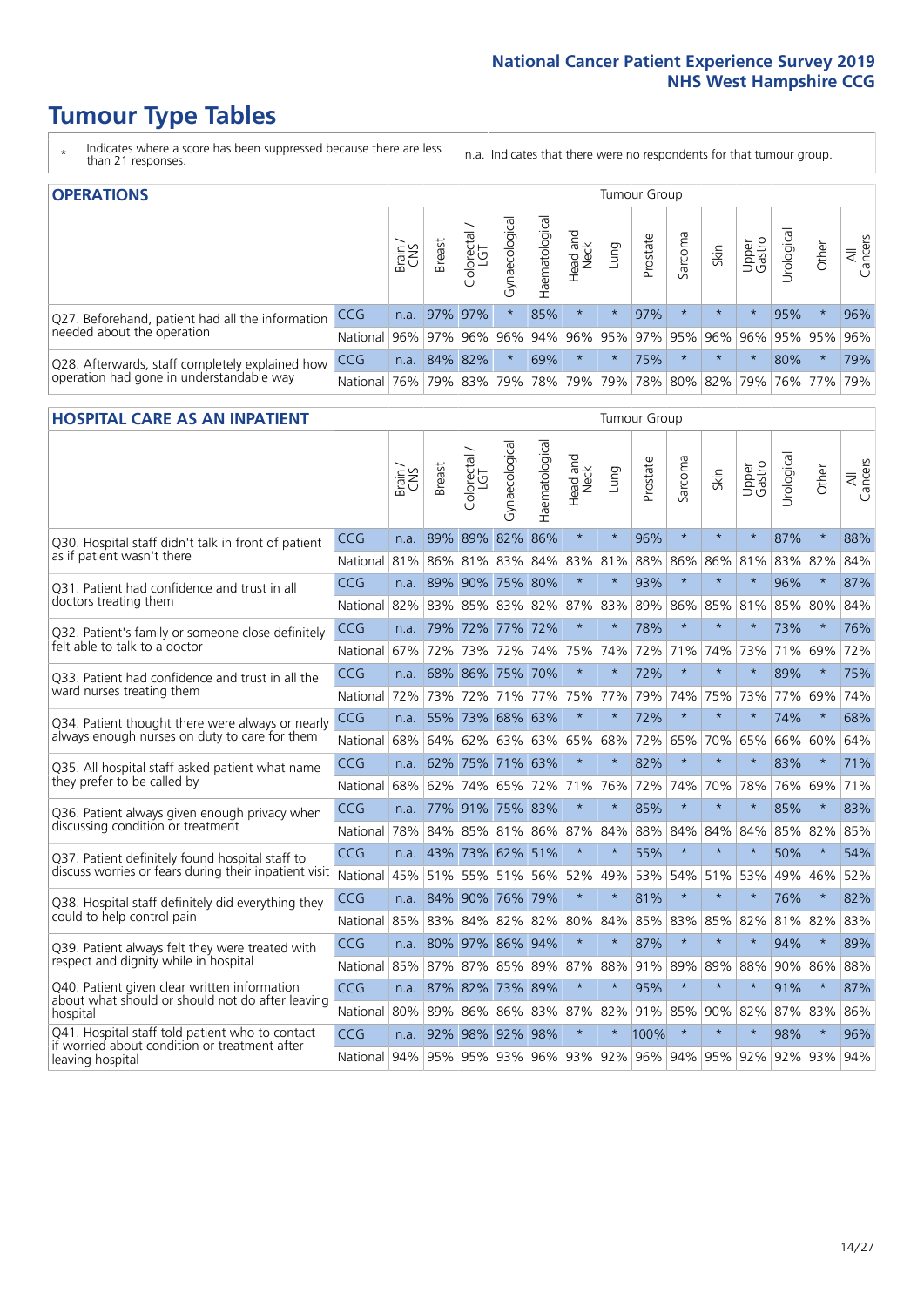- \* Indicates where a score has been suppressed because there are less than 21 responses.
- n.a. Indicates that there were no respondents for that tumour group.

| <b>HOSPITAL CARE AS A DAY PATIENT / OUTPATIENT</b>                                                                    | <b>Tumour Group</b> |         |               |                        |                |                |                         |          |          |                          |         |                 |            |         |                |
|-----------------------------------------------------------------------------------------------------------------------|---------------------|---------|---------------|------------------------|----------------|----------------|-------------------------|----------|----------|--------------------------|---------|-----------------|------------|---------|----------------|
|                                                                                                                       |                     | Brain   | <b>Breast</b> | ╮<br>Colorectal<br>LGT | Gynaecological | Haematological | ead and<br>Neck<br>Head | Lung     | Prostate | arcoma<br>$\overline{2}$ | Skin    | Upper<br>Gastro | Urological | Other   | All<br>Cancers |
| Q43. Patient definitely found hospital staff to                                                                       | CCG                 | $\star$ | 75%           | 75%                    | 68%            | 73%            | $\star$                 | 91%      | 82%      | $\star$                  |         | 92%             | 72%        | 78%     | 76%            |
| discuss worries or fears during their outpatient or<br>day case visit                                                 | National            | 66%     | 68%           | 73%                    | 70%            | 73%            | 72%                     | 70%      | 74%      | 72%                      | 72%     | 71%             | 67%        | 68%     | 71%            |
| Q44. Cancer doctor had the right documents at<br>patient's last outpatient appointment                                | CCG                 | $\star$ |               | 96% 100% 95%           |                | 96%            | $\star$                 | 100% 96% |          | $\ast$                   |         | 100%100% 96%    |            | 98%     | 97%            |
|                                                                                                                       | National            | 94%     | 96%           | 96%                    | 96%            | 97%            | 96%                     | $ 96\% $ | 96%      | 96%                      | 96%     | 94%             | $96\%$     | 95%     | 96%            |
| Q46. Beforehand patient completely had                                                                                | <b>CCG</b>          | $\star$ | 90%           | $\star$                | $\star$        | 68%            | $\star$                 | $\star$  | 88%      | $\star$                  | $\star$ | $\star$         | $\star$    | $\star$ | 88%            |
| all information needed about radiotherapy<br>treatment                                                                | National            | 91%     | 88%           | 83%                    | 88%            | 84%            | 86%                     | 86%      | 88%      | 88%                      | 84%     | 86%             | 83%        | 84%     | 86%            |
| Q47. Patient completely given understandable                                                                          | CCG                 | $\star$ | 49%           |                        |                | 44%            | $\star$                 | $\star$  | 67%      | $\star$                  |         | $\star$         | $\star$    | $\star$ | 57%            |
| information about whether radiotherapy was<br>working                                                                 | National            | 56%     | 60%           | 57%                    | 61%            | 62%            | 63%                     | 59%      | 60%      | 67%                      | 57%     | 52%             | 59%        | 59%     | 60%            |
| Q49. Beforehand patient completely had all                                                                            | CCG                 | $\star$ | 79%           | 85%                    | 77%            | 80%            | $\star$                 | $\star$  | 89%      | $\star$                  |         | 91%             | 77%        | $\ast$  | 81%            |
| information needed about chemotherapy<br>treatment                                                                    | National            | 80%     | 82%           | 86%                    | 87%            | 85%            | 79%                     | 84%      | 86%      | 86%                      | 90%     | 84%             | 85%        | 85%     | 84%            |
| Q50. Patient given enough information about<br>whether chemotherapy was working in a<br>completely understandable way | <b>CCG</b>          | $\star$ | 71%           | 61%                    | 68%            | 76%            | $\star$                 | $\star$  | 77%      | $\star$                  | $\star$ | 48%             | 48%        | $\star$ | 68%            |
|                                                                                                                       | National            | 54%     | 62%           | 64%                    | 68%            | 75%            | 57%                     | 67%      | 66%      | 71%                      | 79%     | 61%             | 68%        | 69%     | 68%            |

#### **HOME CARE AND SUPPORT** Tumour Group

|                                                                                                                   |                      | Brain<br>CNS | <b>Breast</b> | Colorectal | $\overline{\sigma}$<br>Gynaecologic | Haematological | Head and<br>Neck | <b>Dung</b> | Prostate | Sarcoma | Skin                                    | Upper<br>Gastro | rological | Other           | All<br>Cancers |
|-------------------------------------------------------------------------------------------------------------------|----------------------|--------------|---------------|------------|-------------------------------------|----------------|------------------|-------------|----------|---------|-----------------------------------------|-----------------|-----------|-----------------|----------------|
| Q51. Hospital staff definitely gave family or<br>someone close all the information needed to<br>help care at home | <b>CCG</b>           | $\star$      |               |            | 55% 67% 81% 63%                     |                | $\star$          | 58%         | 56%      |         |                                         | 67%             |           | 60% 55% 60%     |                |
|                                                                                                                   | National             | 58%          |               | 58% 63%    |                                     | $57\%$ 62% 67% |                  |             |          |         | 59% 61% 62% 65%                         |                 |           | 60% 59% 55% 60% |                |
| Q52. Patient definitely given enough support<br>from health or social services during treatment                   | <b>CCG</b>           | n.a.         | 59% 64%       |            | $\star$                             | 59%            | $\star$          |             | 36% 43%  | $\star$ |                                         | 48%             |           | 56% 36% 53%     |                |
|                                                                                                                   | National             |              | 42% 52% 60%   |            |                                     |                |                  |             |          |         | 45%   51%   59%   50%   48%   53%   57% |                 |           | 54% 48% 51%     | 52%            |
| Q53. Patient definitely given enough support<br>from health or social services after treatment                    | <b>CCG</b>           | n.a.         |               | 42% 56%    | $\star$                             | 57%            | $\star$          | $\star$     | 52%      | $\star$ | $\star$                                 | $\star$         | $\star$   | $\star$         | 47%            |
|                                                                                                                   | National 39% 41% 53% |              |               |            | 39%                                 | $ 43\% $       |                  | 56% 40%     | 46%      |         | 48% 59%                                 | 47%             | 44%       | 44%             | 45%            |

| <b>CARE FROM YOUR GENERAL PRACTICE</b>                                                                     |                                                                  |         |               |                   |               |                | <b>Tumour Group</b> |      |          |         |                                                     |                 |                       |                 |                |
|------------------------------------------------------------------------------------------------------------|------------------------------------------------------------------|---------|---------------|-------------------|---------------|----------------|---------------------|------|----------|---------|-----------------------------------------------------|-----------------|-----------------------|-----------------|----------------|
|                                                                                                            |                                                                  | Brain,  | <b>Breast</b> | Colorectal<br>LGT | Gynaecologica | Haematological | Head and<br>Neck    | Lung | Prostate | Sarcoma | Skin                                                | Upper<br>Gastro | $\sigma$<br>Urologica | Other           | All<br>Cancers |
| Q54. GP given enough information about<br>patient's condition and treatment                                | CCG                                                              | $\star$ |               | 96% 97% 96% 96%   |               |                | $\star$             |      | 100%100% |         | 100% 95% 95% 93% 96%                                |                 |                       |                 |                |
|                                                                                                            | National 91% 96% 95% 95% 96% 94% 94% 96% 94% 96% 93% 95% 94% 95% |         |               |                   |               |                |                     |      |          |         |                                                     |                 |                       |                 |                |
| Q55. General practice staff definitely did<br>everything they could to support patient during<br>treatment | <b>CCG</b>                                                       | n.a.    |               | 67% 57% 32% 48%   |               |                | $\star$             |      | 60% 77%  |         |                                                     |                 |                       | 64% 60% 42% 57% |                |
|                                                                                                            | National 55%                                                     |         |               |                   |               |                |                     |      |          |         | 58% 59% 56% 56% 59% 56% 64% 56% 65% 59% 59% 55% 58% |                 |                       |                 |                |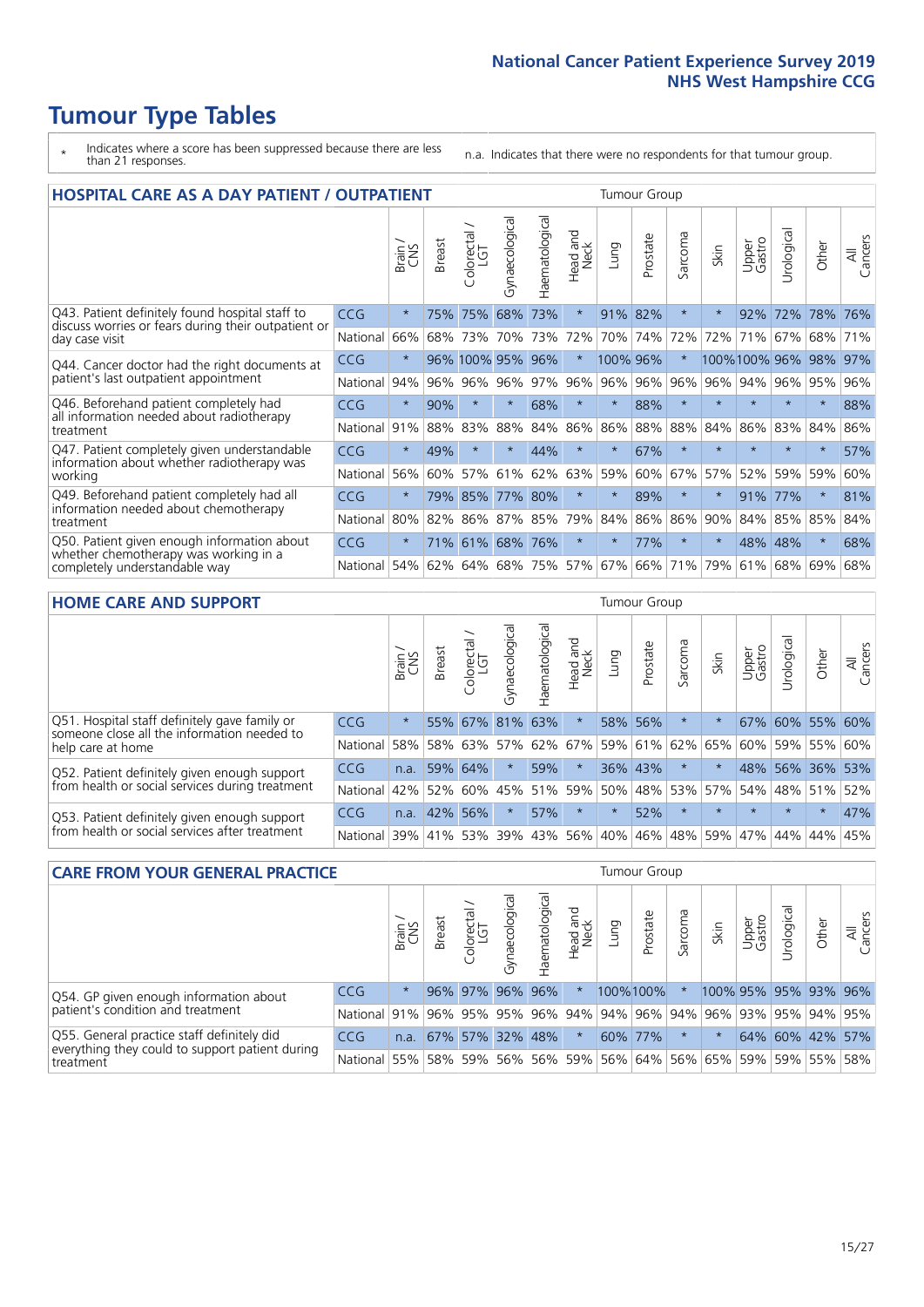- \* Indicates where a score has been suppressed because there are less than 21 responses.
- n.a. Indicates that there were no respondents for that tumour group.

#### **YOUR OVERALL NHS CARE** THE TWO CONTROLLER THE THE THROUP CHANGE THE TUMOUR GROUP

|            | Brain   | <b>Breast</b> | Colorectal | Gynaecological | Haematological | aad and<br>Neck<br>Head                      | Lung | Prostate | Sarcoma                                                                                             | Skin | Upper<br>Gastro | Urological | Other                        | All<br>Cancers                        |
|------------|---------|---------------|------------|----------------|----------------|----------------------------------------------|------|----------|-----------------------------------------------------------------------------------------------------|------|-----------------|------------|------------------------------|---------------------------------------|
| <b>CCG</b> | $\star$ | 76%           | 77%        | 73%            | 75%            | $\star$                                      |      |          | $\star$                                                                                             | 78%  | 71%             | 77%        | 58%                          | 75%                                   |
| National   | 60%     |               |            | 69%            | 75%            | 73%                                          |      |          | 70%                                                                                                 |      | 69%             | 74%        | 68%                          | 73%                                   |
| <b>CCG</b> | $\star$ |               |            |                |                | $\star$                                      |      |          | $\ast$                                                                                              | 32%  |                 |            |                              | 32%                                   |
| National   | 36%     | 41%           | 40%        | 34%            | 36%            | 39%                                          | 36%  |          | 34%                                                                                                 | 44%  | 36%             | 33%        | 31%                          | 38%                                   |
| <b>CCG</b> | $\star$ | 90%           |            |                |                | $\star$                                      | 89%  |          | $\star$                                                                                             | 96%  |                 |            |                              | 89%                                   |
| National   | 85%     | 90%           |            | 87%            |                | 90%                                          |      |          | 88%                                                                                                 | 90%  | 86%             |            |                              |                                       |
| <b>CCG</b> | $\star$ |               |            |                |                | $\star$                                      |      |          | $\star$                                                                                             |      | 54%             |            |                              | 71%                                   |
| National   | 58%     | 68%           | 73%        | 66%            | 66%            | 71%                                          | 71%  |          | 68%                                                                                                 | 73%  | 66%             | 75%        | 64%                          | 69%                                   |
| CCG        | $\star$ | 37%           | 39%        | 28%            | 43%            | $\star$                                      | 65%  |          | $\star$                                                                                             | 50%  | 52%             |            | 36%                          | 40%                                   |
| National   | 42%     | 30%           | 32%        | 31%            | 33%            | 21%                                          |      |          | 36%                                                                                                 | 20%  | 36%             | 21%        | 32%                          | 30%                                   |
| <b>CCG</b> | $\star$ | 9.0           | 9.2        | 8.6            | 9.0            | $\star$                                      | 9.0  | 8.8      | $\star$                                                                                             | 9.0  | 9.0             | 8.7        | 8.6                          | 8.9                                   |
| National   | 8.6     | 8.9           | 8.8        | 8.7            | 8.9            | 8.8                                          | 8.8  | 8.8      | 8.8                                                                                                 | 8.9  | 8.7             | 8.7        | 8.7                          | 8.8                                   |
|            |         |               |            | 73% 73%<br>91% | 27% 32%<br>88% | 34% 34%<br>83% 92%<br>91%<br>73% 80% 63% 64% |      |          | 78%<br>81%<br>73% 75%<br>37% 36%<br>40%<br>88%<br>$90\%$<br>88%<br>73% 79%<br>76%<br>40%<br>34% 31% |      |                 | 79%<br>68% | 93% 83%<br>85%<br>73%<br>31% | 38% 29% 22%<br>81%<br>87% 89%<br>174% |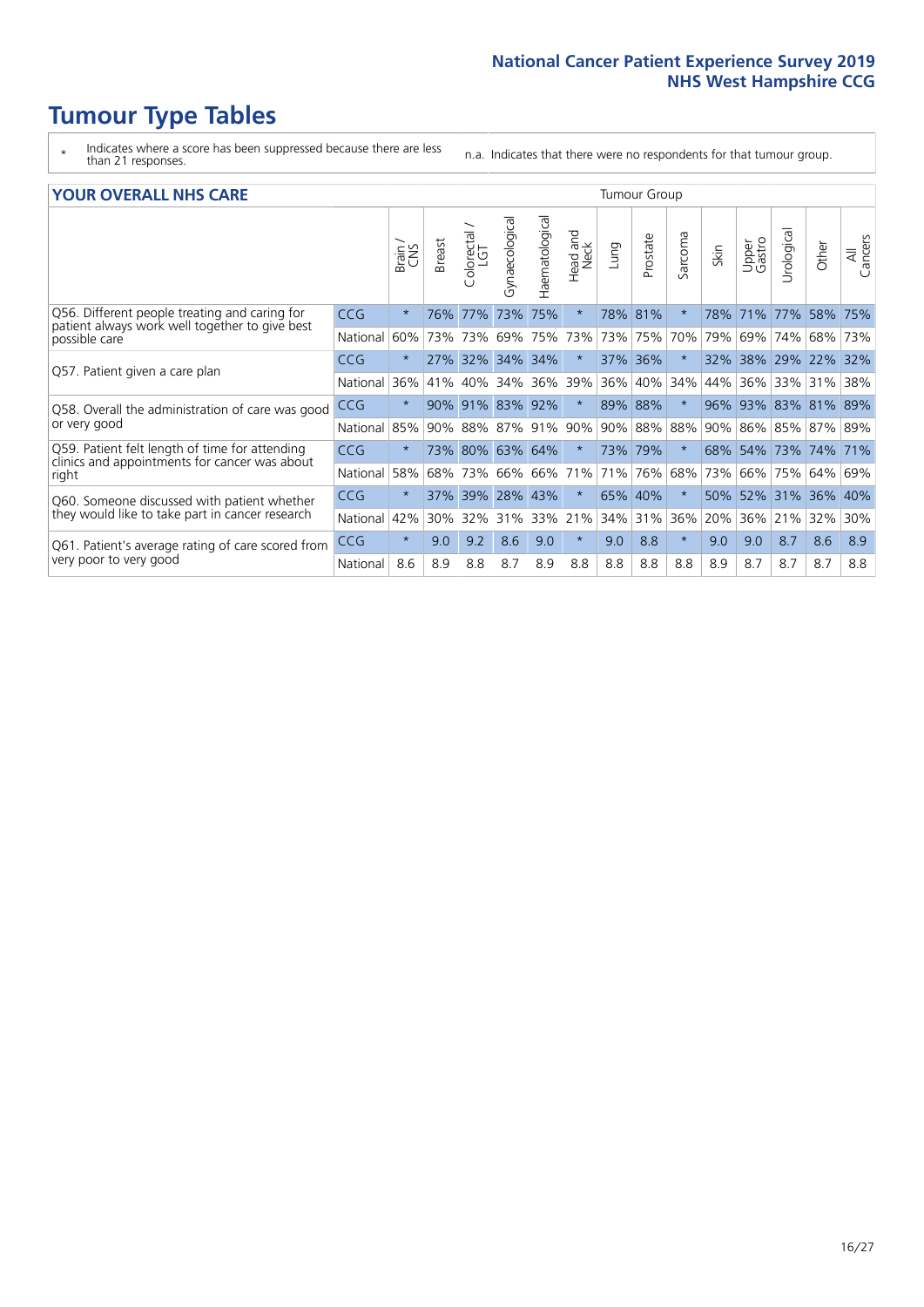### **Year on Year Charts**





#### **DIAGNOSTIC TESTS**





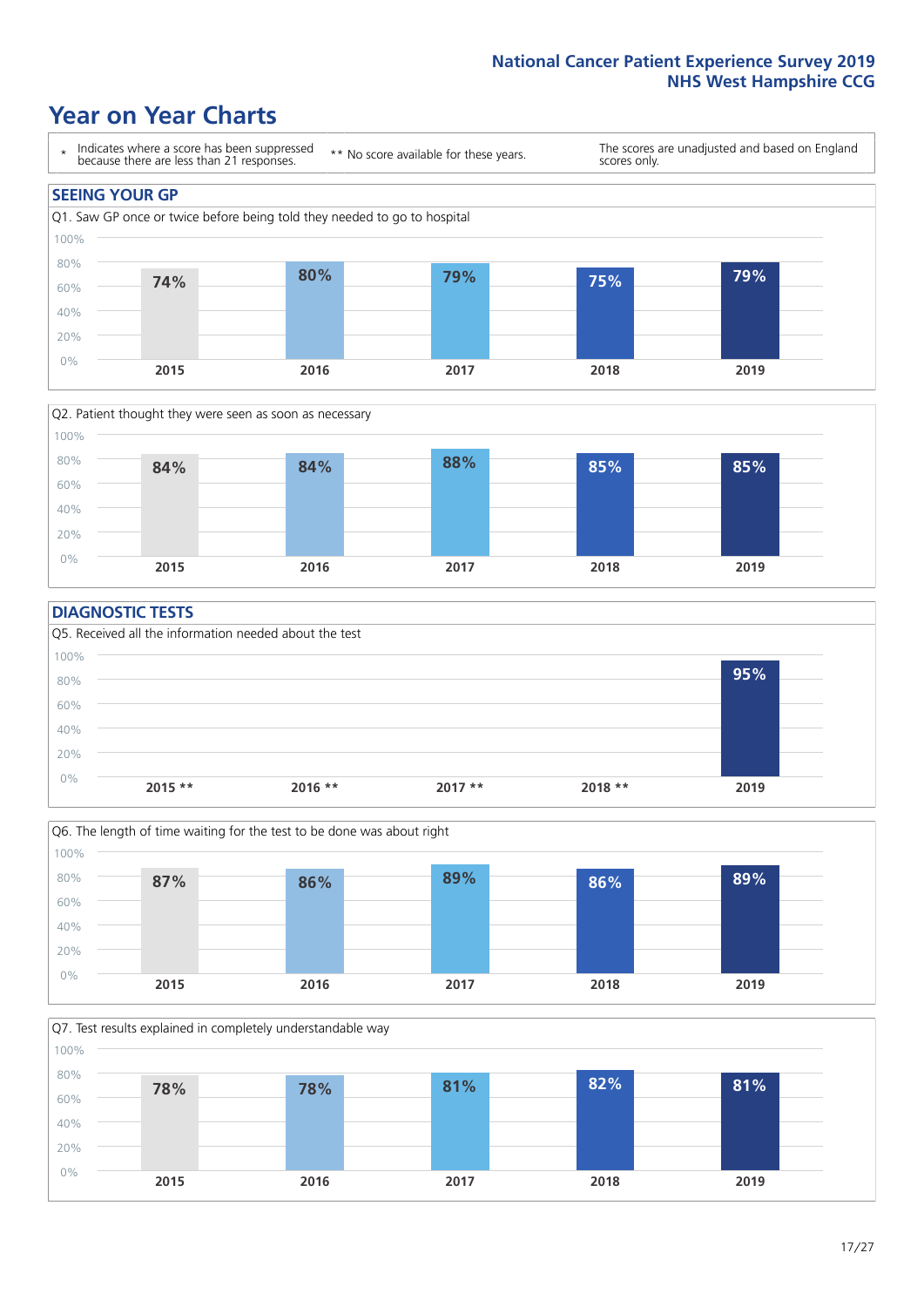### **Year on Year Charts**

0%

\* Indicates where a score has been suppressed because there are less than 21 responses. \*\* No score available for these years. The scores are unadjusted and based on England scores only. **FINDING OUT WHAT WAS WRONG WITH YOU** Q10. Patient told they could bring a family member or friend when first told they had cancer 20% 40% 60% 80% 100% **69% 73% 72% 70%**







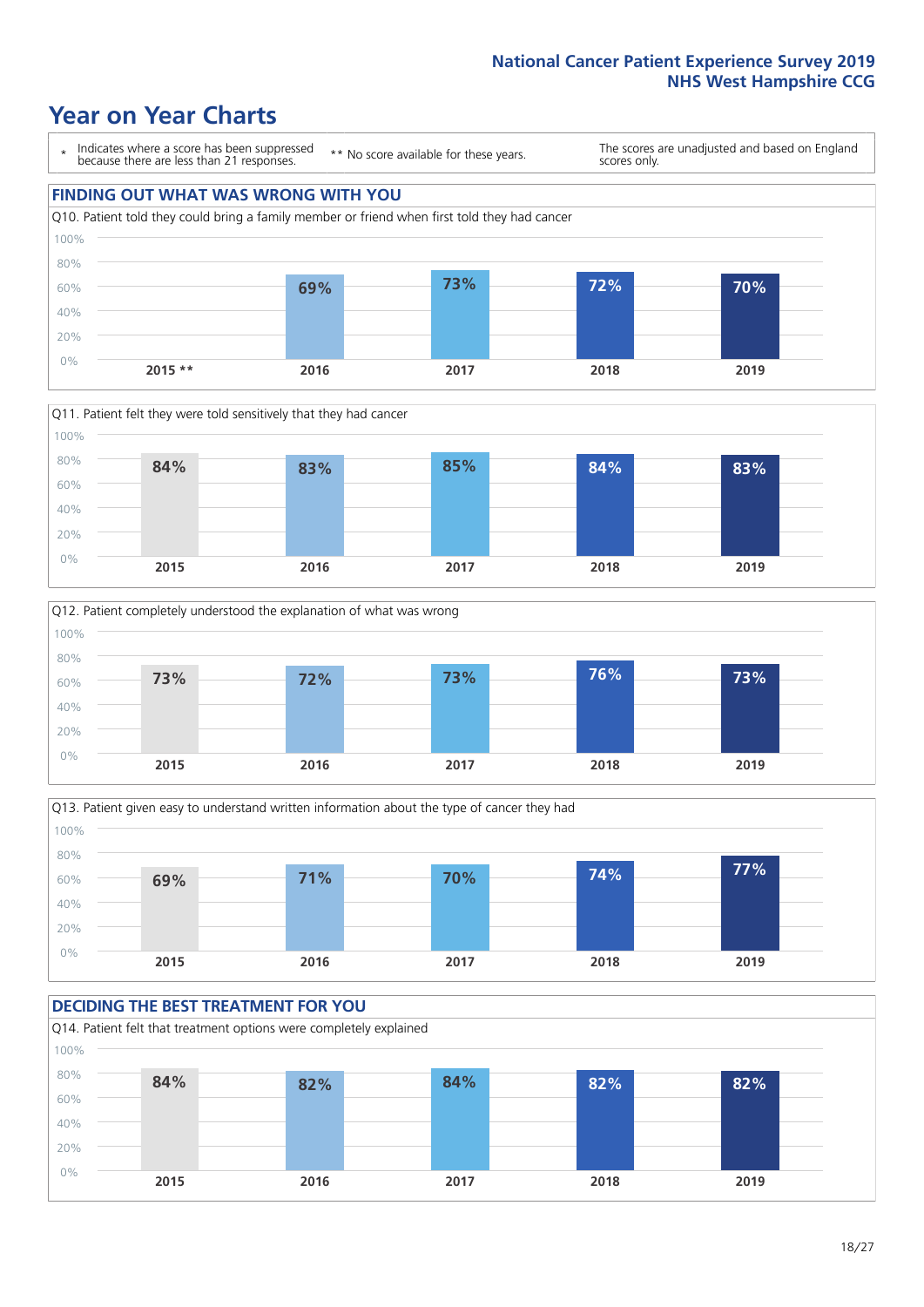### **Year on Year Charts**







Q18. Patient definitely involved as much as they wanted in decisions about care and treatment  $0%$ 20% 40% 60% 80% 100% **2015 \*\* 2016 \*\* 2017 \*\* 2018 \*\* 2019 83%**

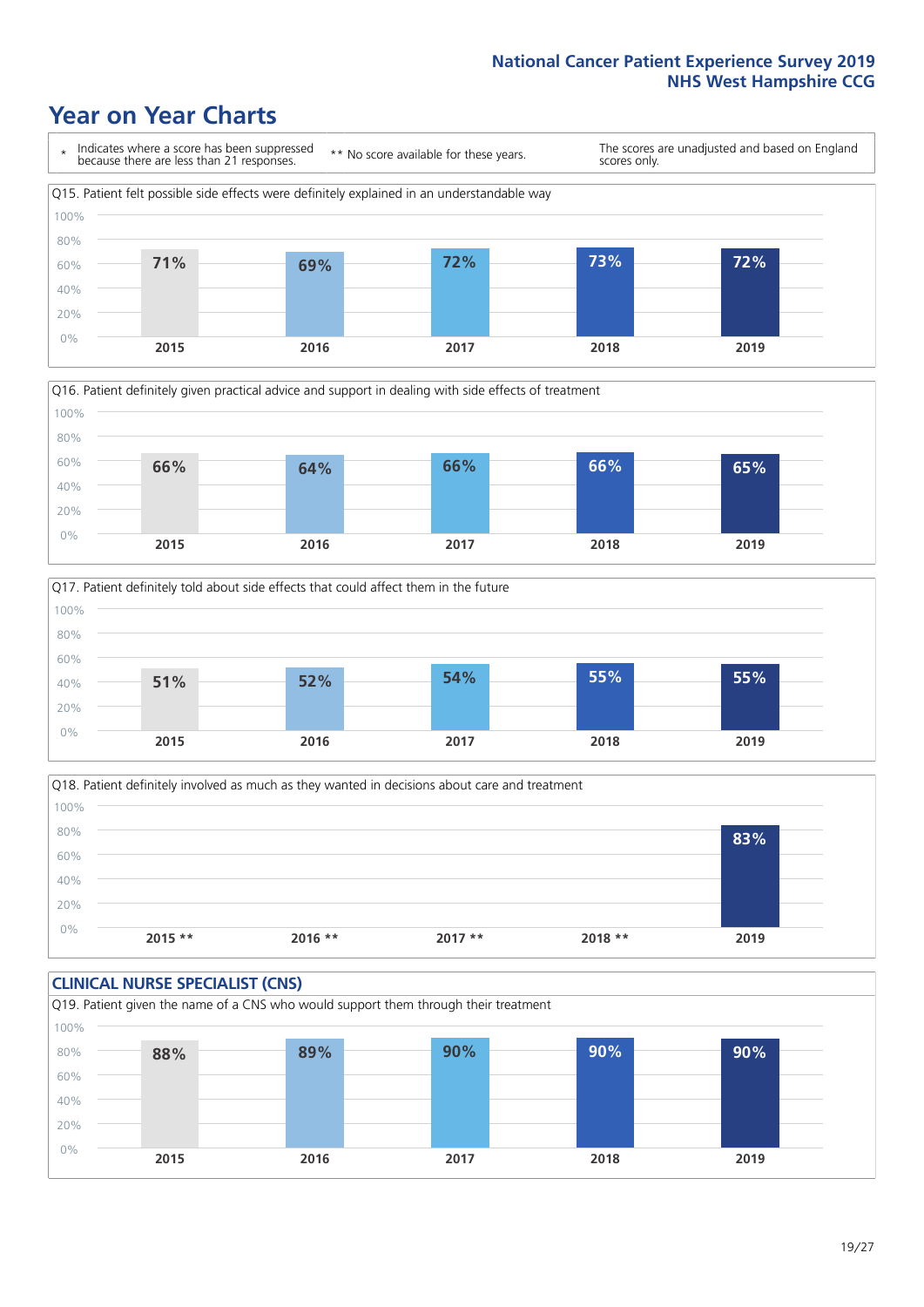### **Year on Year Charts**











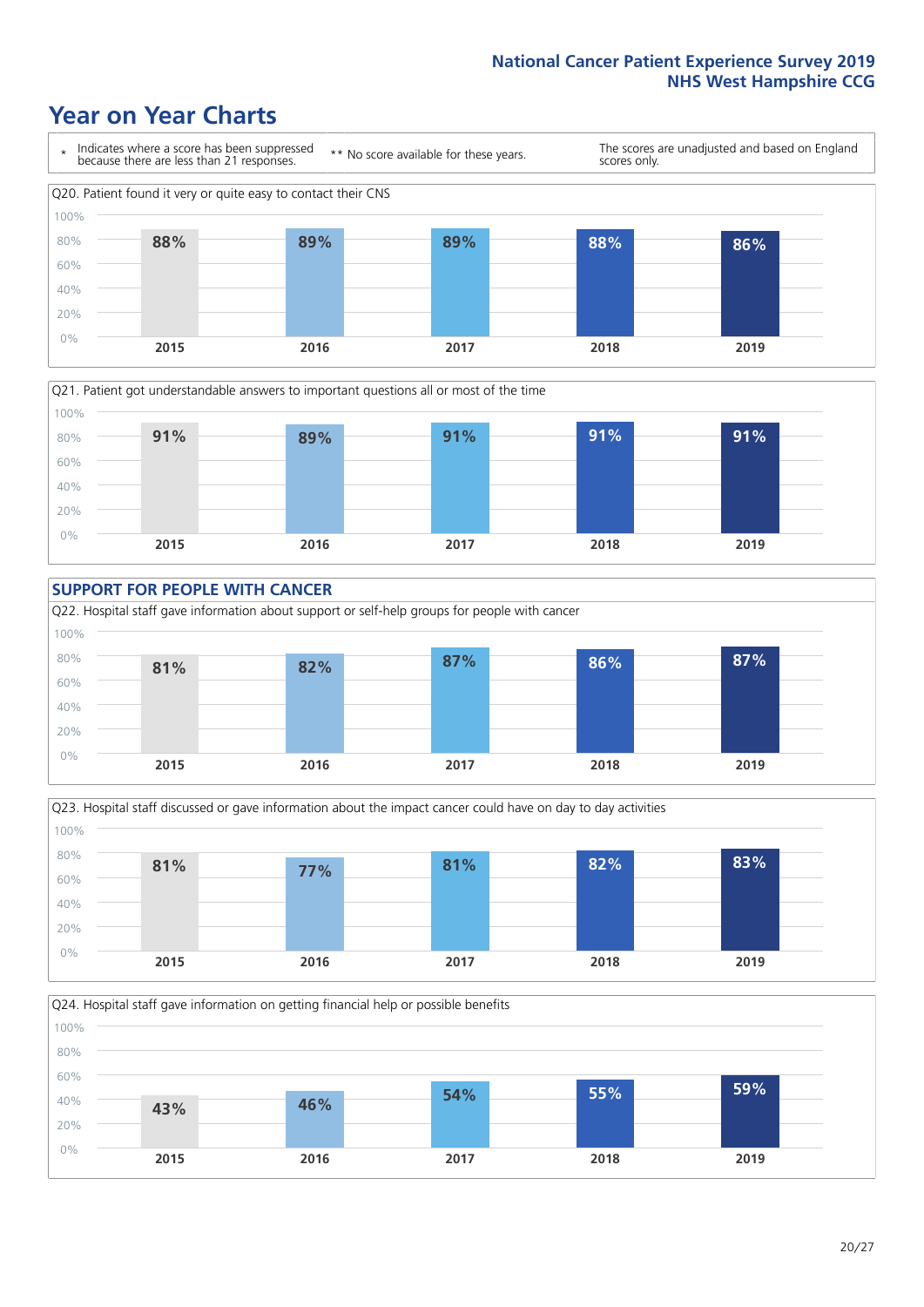### **Year on Year Charts**



#### **OPERATIONS**





#### **HOSPITAL CARE AS AN INPATIENT** Q30. Hospital staff didn't talk in front of patient as if patient wasn't there 0% 20% 40% 60% 80% 100% **2015 \*\* 2016 \*\* 2017 \*\* 2018 \*\* 2019 88%**

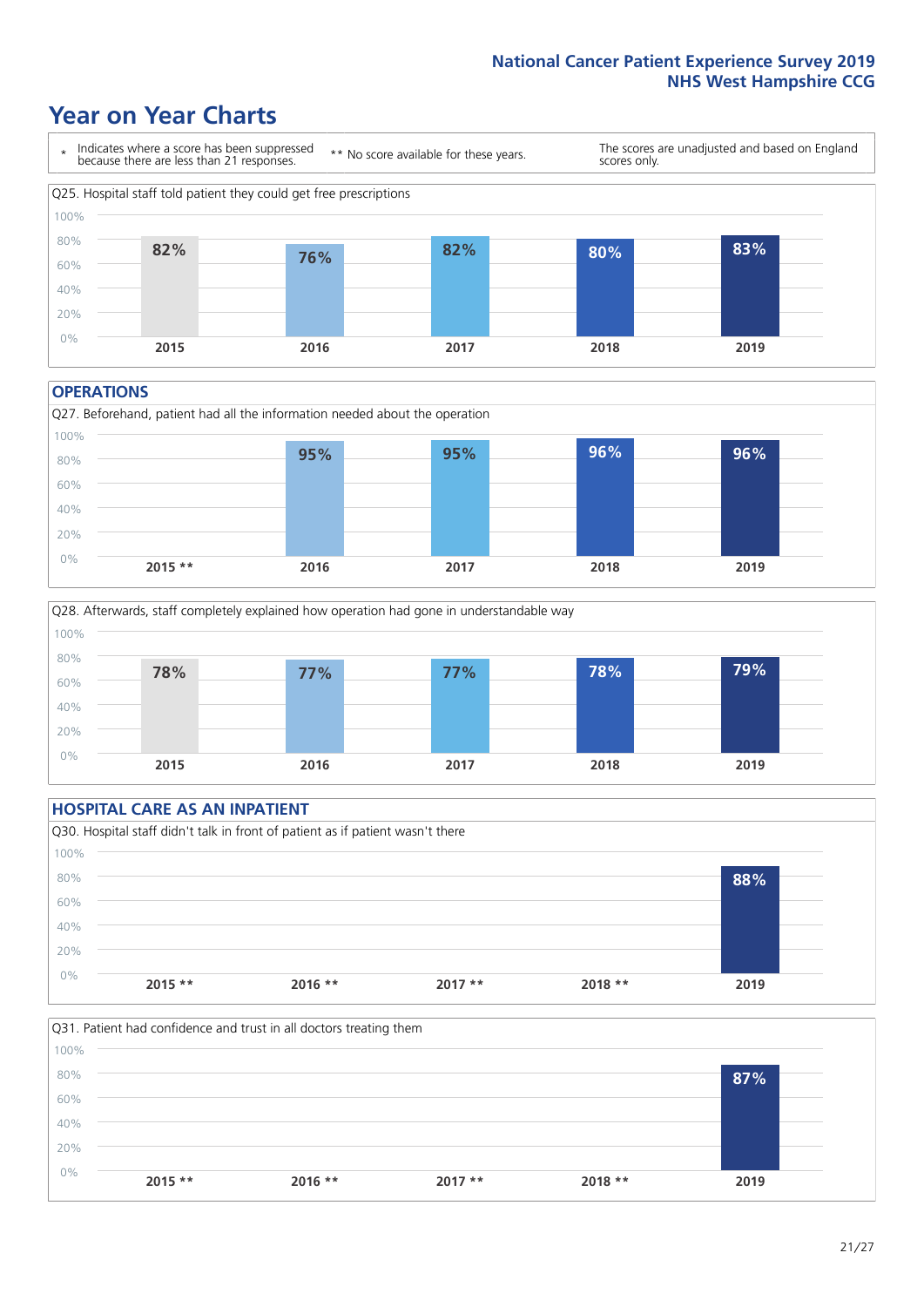### **Year on Year Charts**









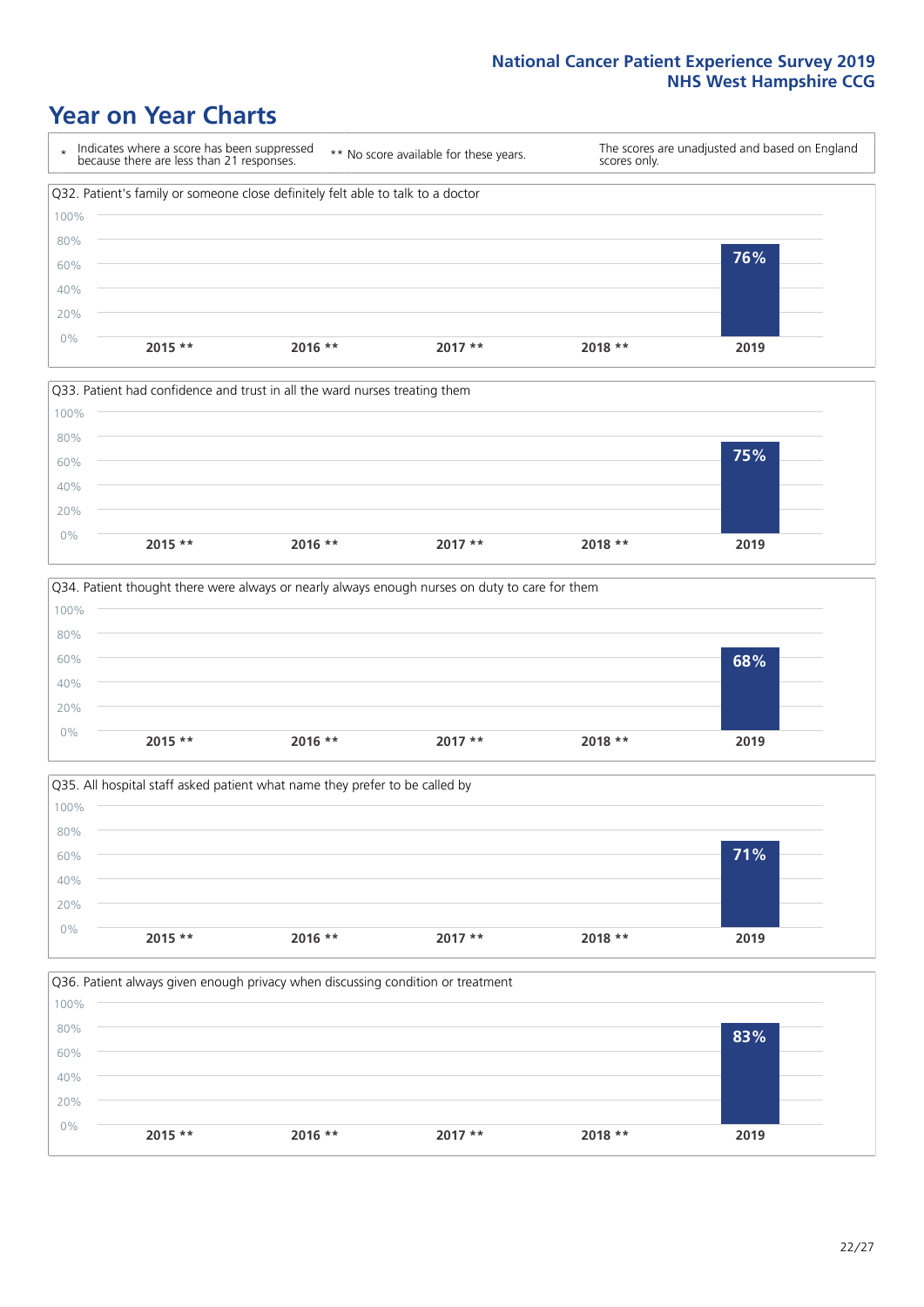### **Year on Year Charts**









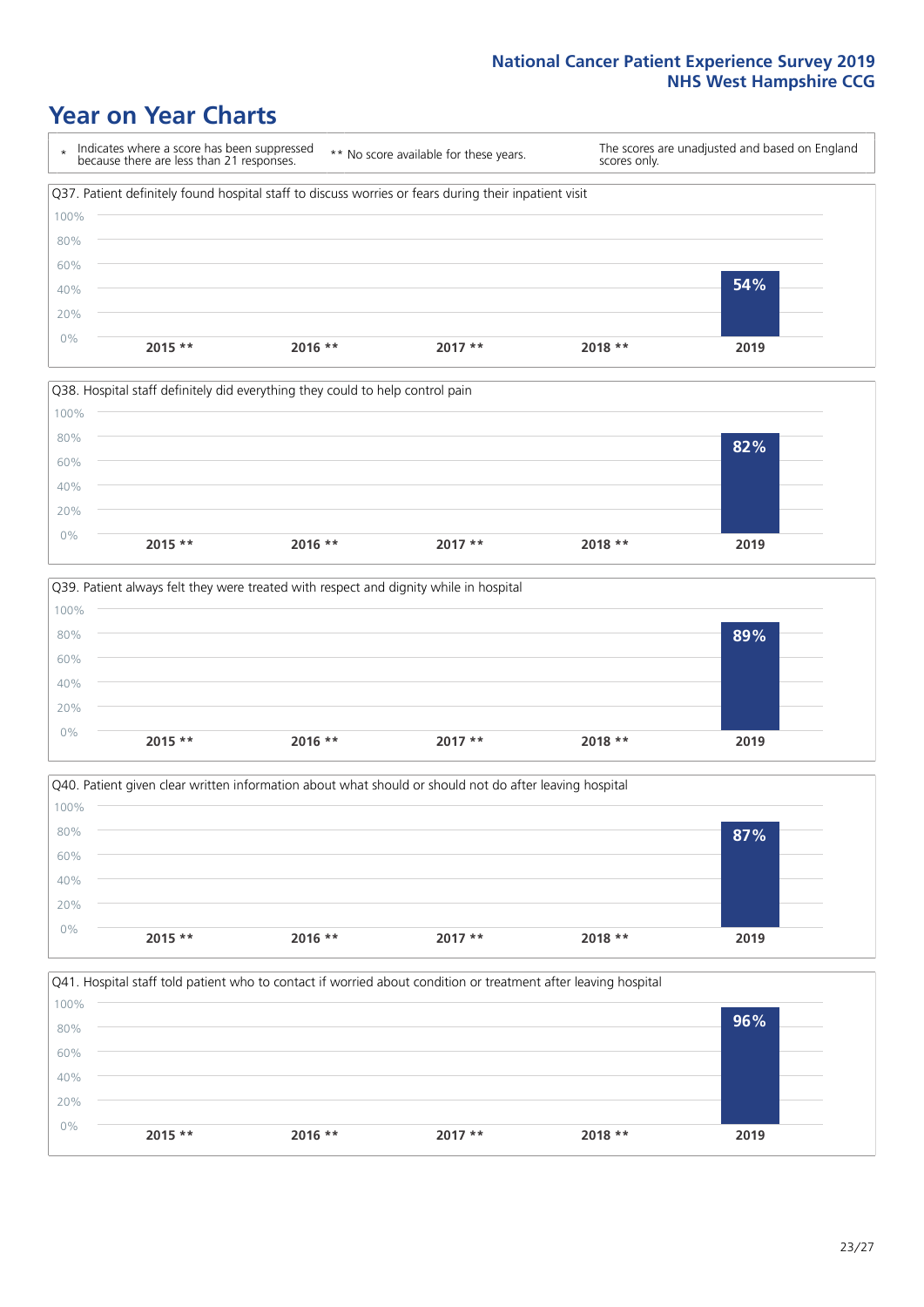### **Year on Year Charts**

\* Indicates where a score has been suppressed because there are less than 21 responses.

\*\* No score available for these years.

The scores are unadjusted and based on England scores only.

#### **HOSPITAL CARE AS A DAY PATIENT / OUTPATIENT**









Q49. Beforehand patient completely had all information needed about chemotherapy treatment 100%

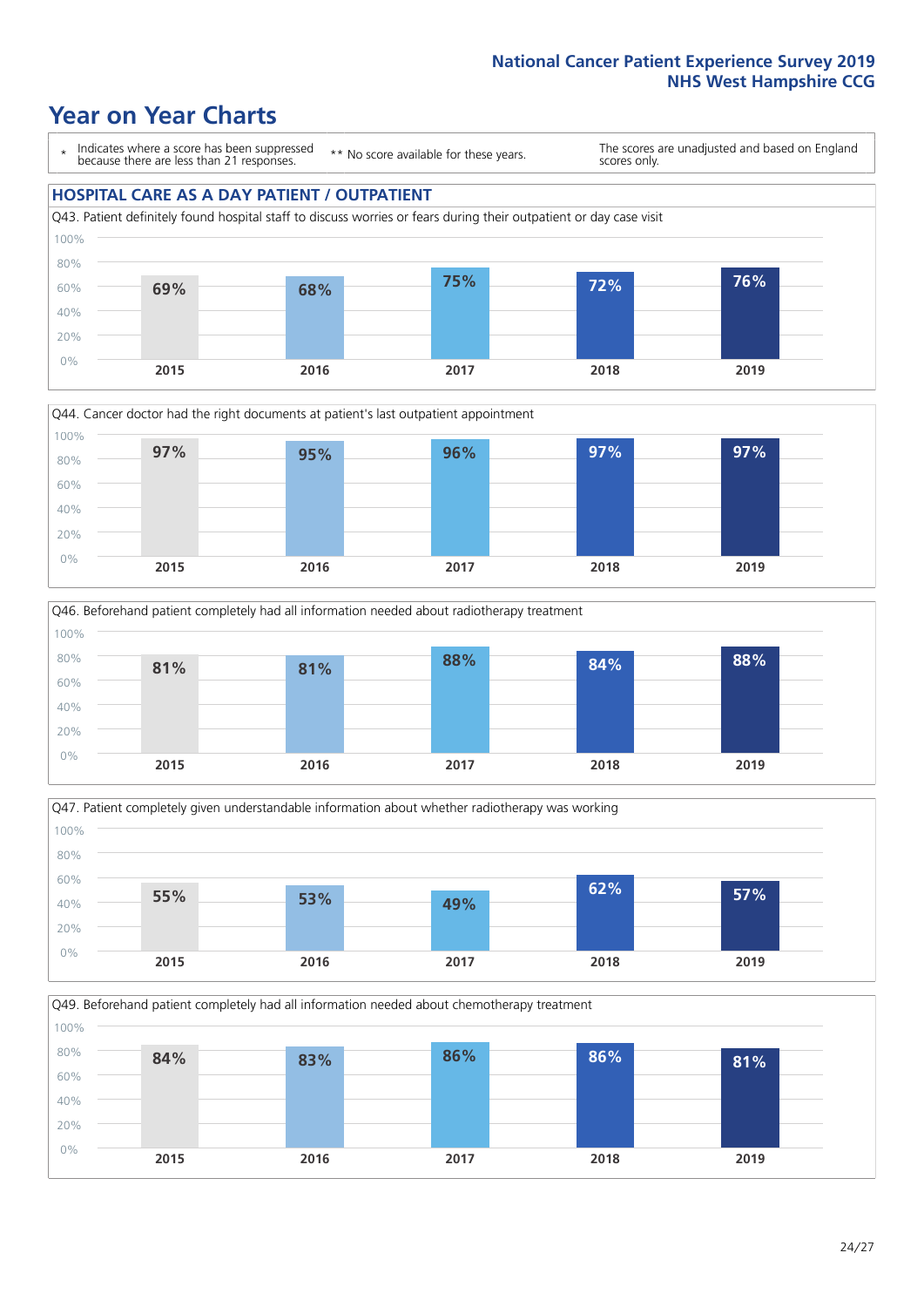### **Year on Year Charts**



#### **HOME CARE AND SUPPORT**







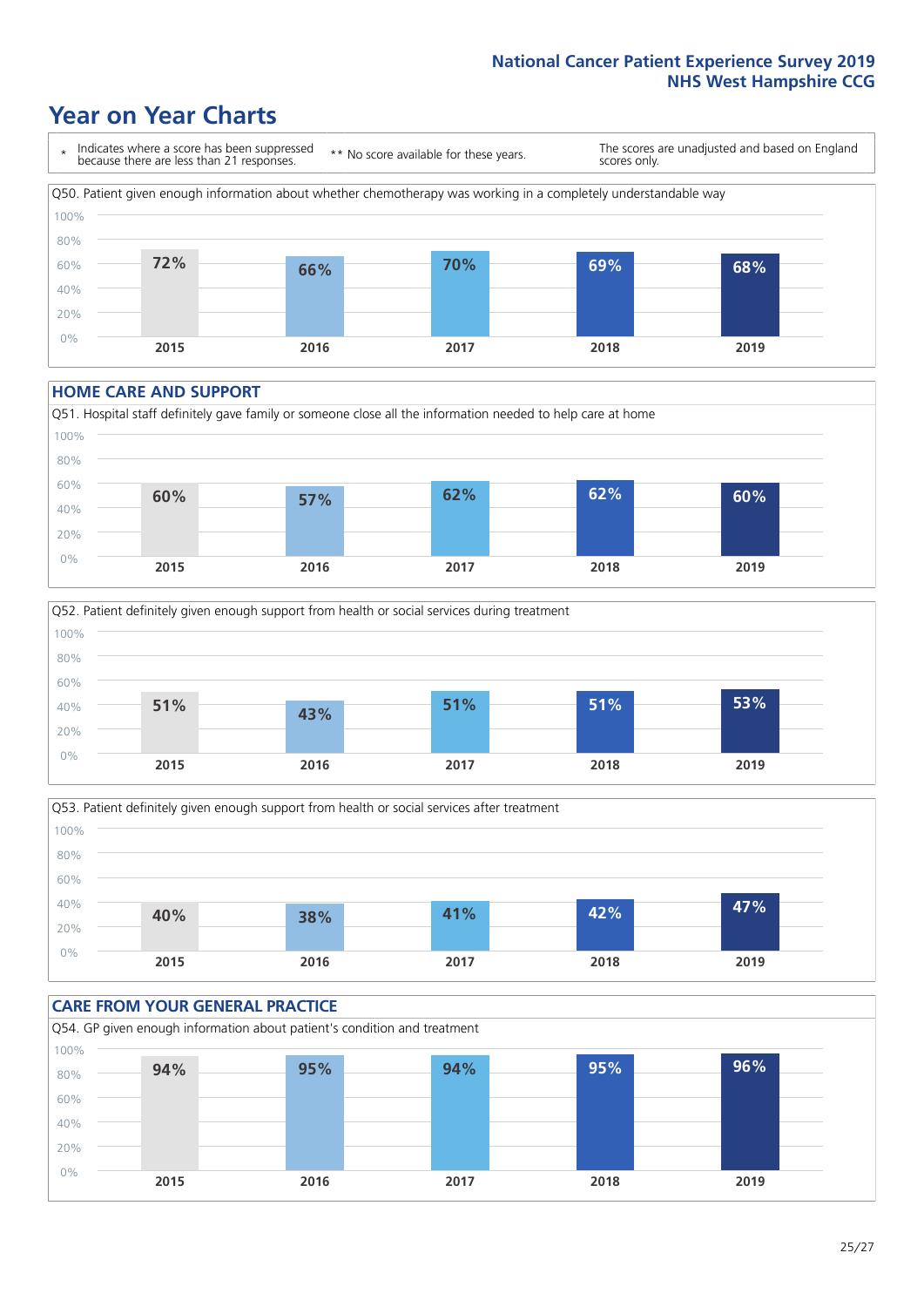### **Year on Year Charts**

\* Indicates where a score has been suppressed because there are less than 21 responses.

\*\* No score available for these years.

The scores are unadjusted and based on England scores only.



#### **YOUR OVERALL NHS CARE**







Q59. Patient felt length of time for attending clinics and appointments for cancer was about right